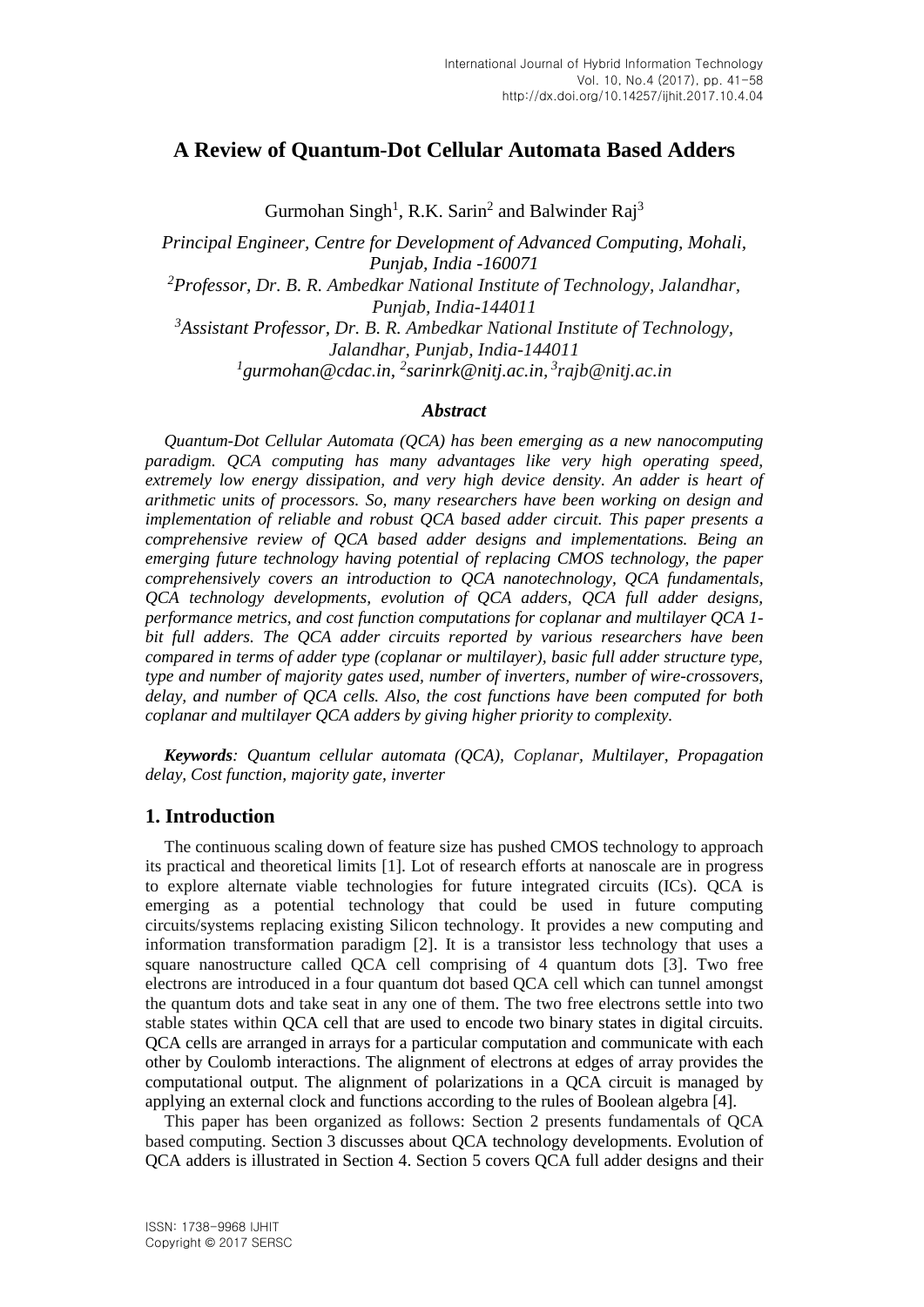comparison in detail, Section 6 illustrates performance metrics of QCA adders, and Section 7 covers cost function computations for QCA adders. Conclusions are covered in Section 8.

# **2. QCA Fundamentals**

## **2.1. QCA Review**

The concept of Quantum cellular automata based digital signal processing was proposed by Lent and Tougaw [3] from Notre Dame University in 1993. The QCA cell comprises of a nanoscaled square nanostructure of 4 quantum dots. It is the most basic element used in forming arrays of cells for meaningful computations. The basic cell is depicted in Figure 1 (a). To make the QCA cell functional, two free electrons are introduced into the cell. The free electrons are allowed to tunnel within 4 quantum dots [4]. The quantum-mechanical tunneling causes electronic polarization of whole cell to settle into two stable ground states *'1'* and *'-1'*. These polarization states are used to encode two binary states logic '1' and '0' respectively. The binary state encoding is illustrated in Figure 1(b) and (c) respectively [5-7].



**Figure 1. (a) Basic Four-dot QCA Cell, (b) Binary Logic '1' Encoding, and (c) Binary Logic '0' Encoding [3]**

## **2.2. QCA Elementary Nanostructures**

The Figure 2 illustrates a typical realization of binary wire in QCA technology. The polarization of the input cell in QCA wire causes the whole array to assume the same polarization due to coulombic interactions. There is no flow of current in QCA circuits only the electronic polarization changes; this results in extremely low power dissipation in QCA circuits/systems [4].



**Figure 2. A Typical QCA Wire Implementation [4]**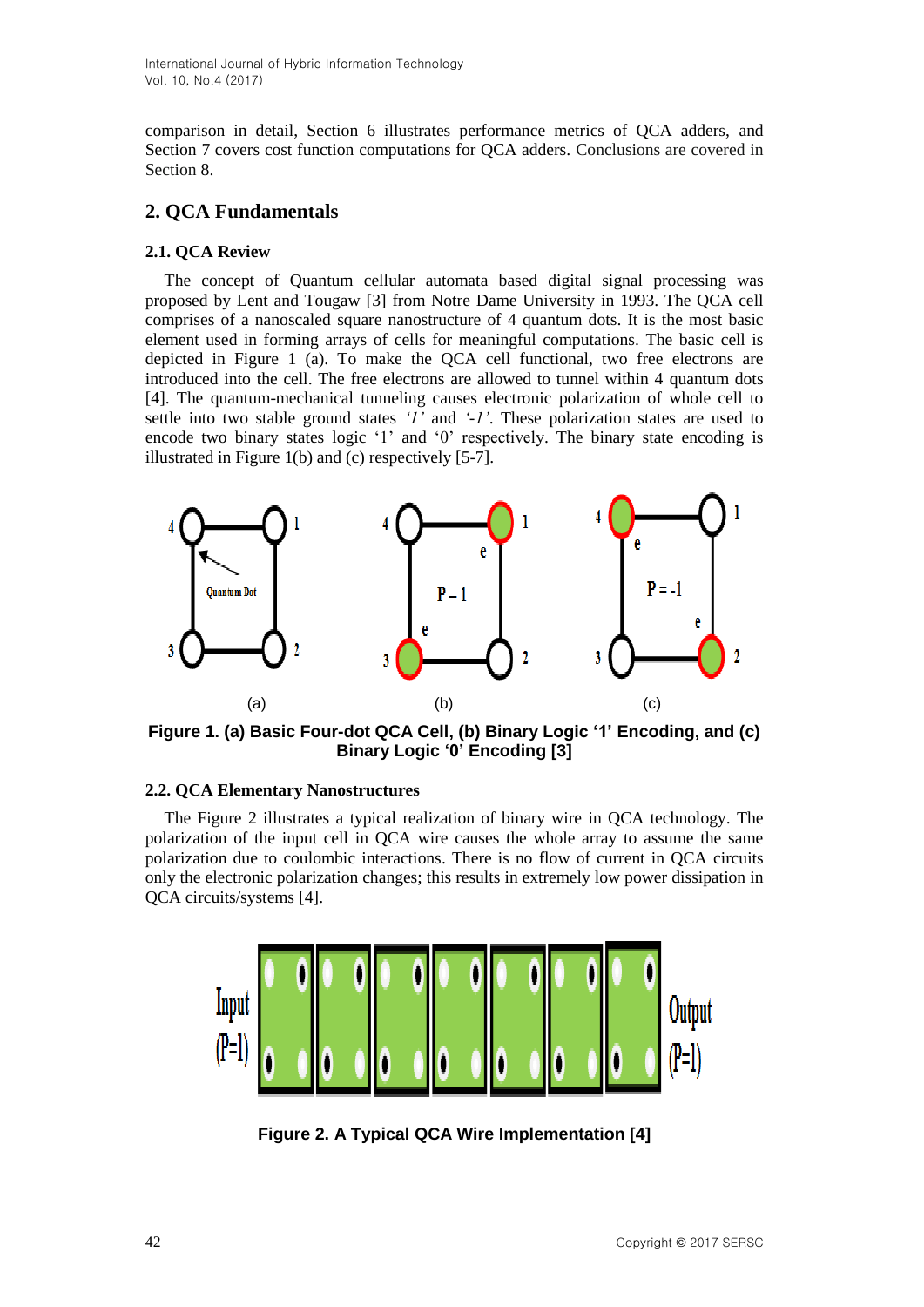

**Figure 3. (a) A QCA Inverter Realization [5] (b) Basic 3-input QCA Majority Gate [5] and (c) A 5-input Majority Gate [8]**

The Figure 3 (a) illustrates a mostly used QCA inverter implementation [5]. The fundamental computing gate in QCA is 3-input majority gate as depicted in Figure 3 (b). The middle cell in 3-input majority gate acquire a particular polarization as per majority of three inputs. The majority gate can be programmed to act as *AND* and *OR* gates by fixing polarization of any of 3 inputs to *'-1'* or *'1'* respectively. So, circuit/system designers can implement any Boolean function using majority and inverter gates [5-7] in QCA nanotechnology. The output of 3-input majority gate can be computed by equation (1).

$$
MAJ (A, B, C) = AB + BC + AC \tag{1}
$$

The 5-input majority gate is an emerging gate used in implementing complex QCA circuits/systems [8]. The Figure 3 (c) depicts a fundamental 5-input QCA based majority gate. The output of a 5-input QCA based majority gate can be computed using equation (2).

MAJ (A, B, C, D, E) = ABC + ABD + ABE + ACD + ACE + ADE + BCD + BCE + BDE + CDE (2)

#### **2.3. QCA Clocking**

The signal flow in QCA based circuits/systems is caused by application of appropriate clocking scheme. There are 4 different clock zones labeled as Clock-0 to Clock-3. Further, there are 4-phases in each clock zone namely *Switch, Hold, Release*, and *Relax*. There are  $90^{\circ}$  of phase-shift between 4 adjacent phases in a particular clock zone. The Figure 4 illustrates 4-phase clocking scheme. The clocking causes input polarization to flow in a pipelined manner from inputs to outputs [10].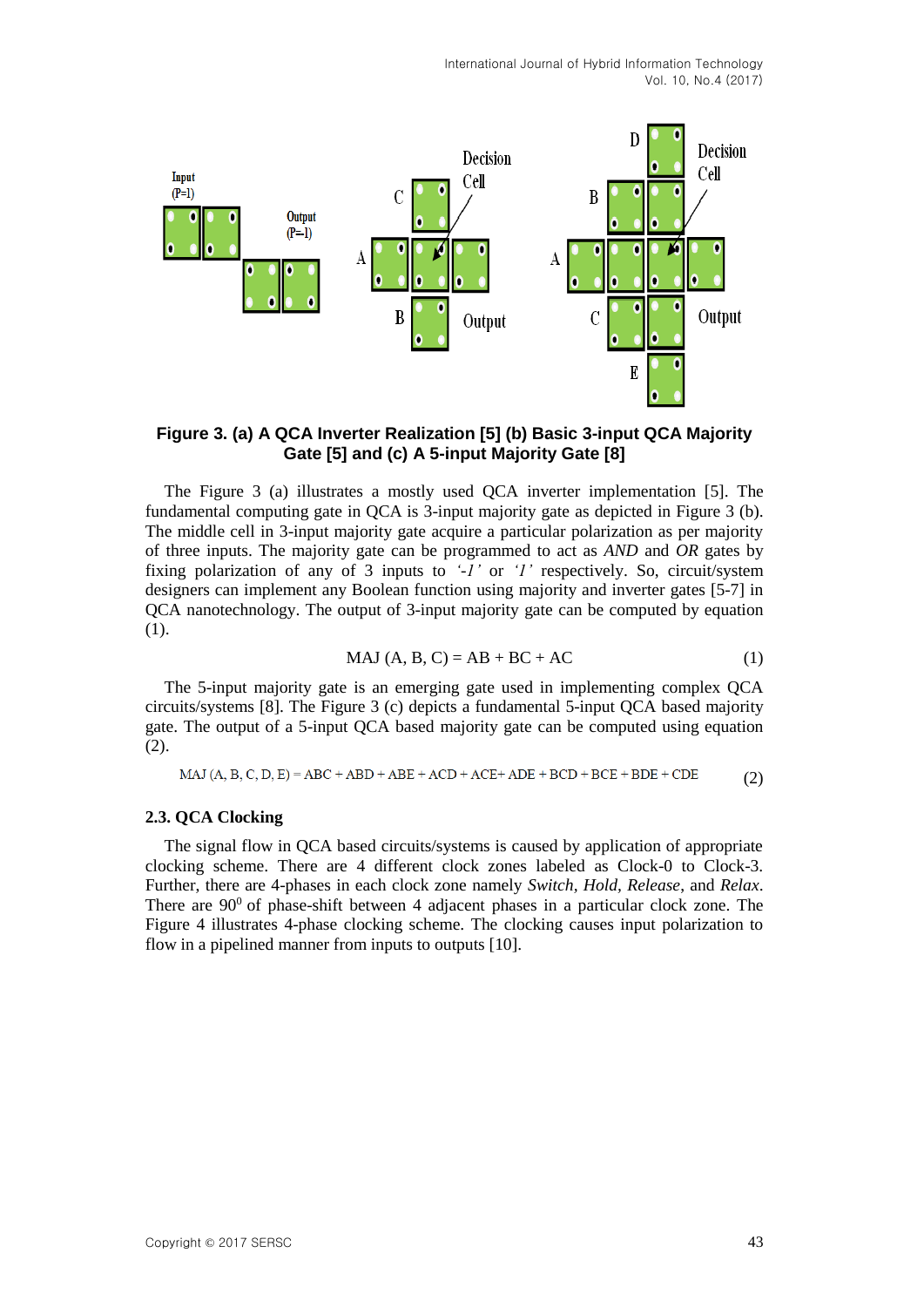

**Figure 4. Clocking Flow in Different Clock Zones [10]**

## **3. QCA Technology Developments**

QCA nanotechnology is still under experimental research and not commercializes yet. There are experimental demonstrations of this technology by researchers in metal-island, molecular, semiconductor and magnetic QCA fabrication technologies. The first experimental demonstration of QCA technology was done in metal-island technology [11- 12]. The four quantum dots were fabricated using Aluminum islands and connected among themselves using Aluminum oxide tunnel junctions and capacitors. The major limitation of this realization is that the metal island need to be kept at cryogenic temperatures for having electron switching as the size of quantum dot is in microns. Semiconductor QCA implementations [13-16] have been realized in advanced CMOS processes using GaAs/AlGaAs material system. However, existing CMOS processes did not reached a level where mass fabrication of QCA devices would become a reality. However, with continued feature size scaling as the size approaches a few nanometers, the semiconductor QCA devices would become able to operate at room temperature.

Molecular QCA are attracting lot of attention nowadays as they promise room temperature operation [16–19]. The molecules perform function of QCA cells and are attached to the substrate surface at adjacent sites. The redox sites act as quantum dots. The free electrons available in the molecule switch position between redox sites due to electrostatic interactions. The critical obstacles are selection of molecules, the design of appropriate clocking mechanism and how to interface molecules to real world. Magnetic QCA [20-22] works on the principle of interaction between magnetic nanoparticles. The magnetic moment of nanoparticles is used to represent two binary states in digital circuits. The moment is either parallel or anti-parallel in reference to the axis of the chain. The Magnetic QCA devices can work at room temperature in existing fabrication technology. The major limitation of magnetic QCA is limited speed of few hundred megahertz. The applications of magnetic QCA could be explored in low power areas where speed is not importance.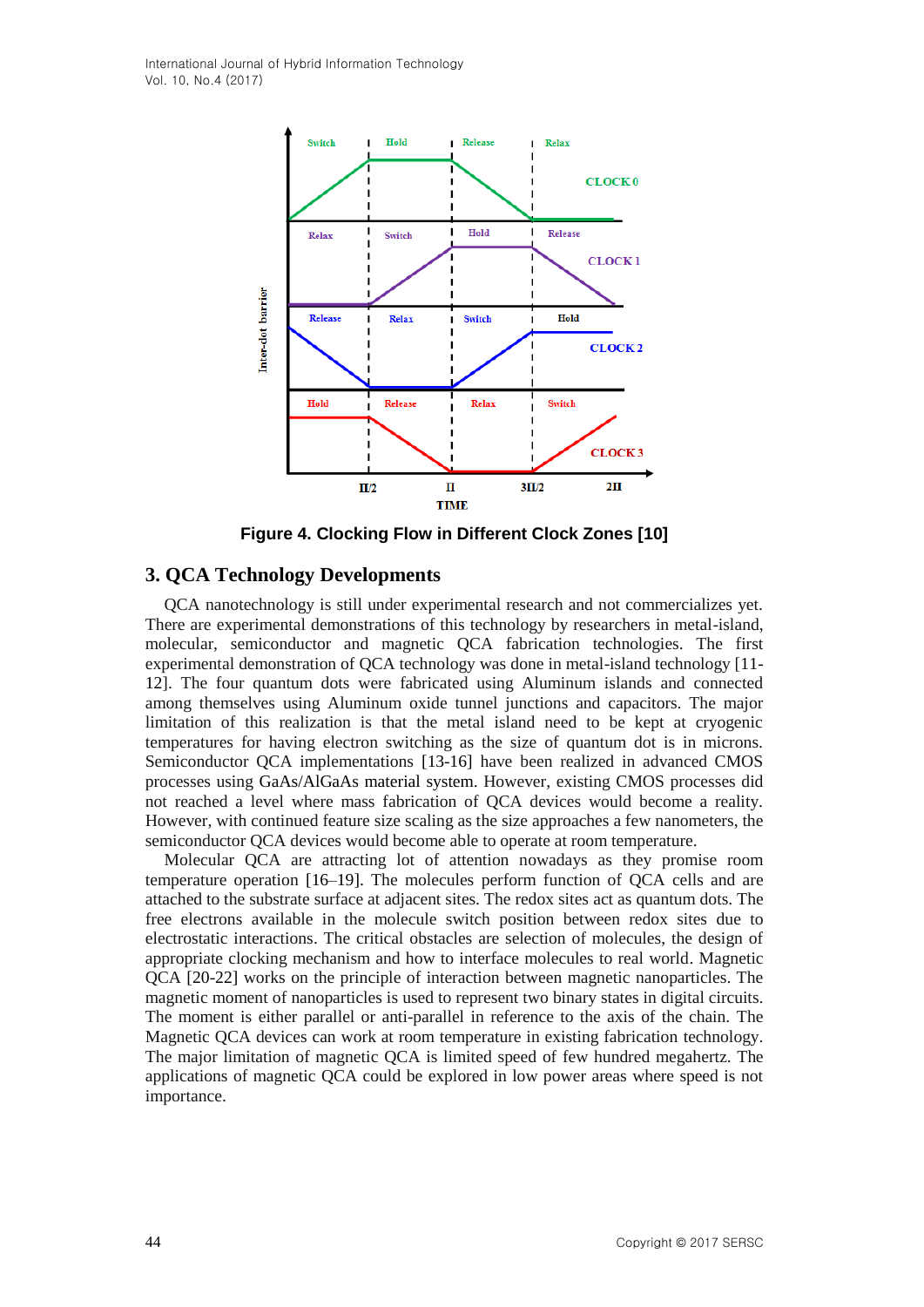## **4. Evolution of QCA Adders**

Adders are widely used in data processing and computing circuits such as Arithmetic Logic Unit (ALU) of processors. The performance of modern processors is decided by the speed, area, and power consumption of adders. Hence, design of a robust adder in QCA technology is basic necessity for a high performance arithmetic unit. Many researchers have introduced efficient and robust adder designs in QCA nanotechnology. Table 1 illustrates evolution of QCA adders over the period of time since their inception [5, 7, 23- 59].

| <b>Authors</b>                               | Year | <b>Research Brief</b>                                                                                                                                                                                                               |
|----------------------------------------------|------|-------------------------------------------------------------------------------------------------------------------------------------------------------------------------------------------------------------------------------------|
| Tougaw and Lent [5]                          | 1994 | Demonstrated that QCA cells could be used to implement XOR gate<br>and 1-bit full adder. The full adder design uses 5 majority gates and<br>3 inverters and 9 wire crossovers.                                                      |
| Lent and Tougaw <sup>[7]</sup>               | 1997 | Realized an adiabatically pipelined QCA full adder circuit using<br>new adiabatic switching paradigm allowing clocked control of QCA<br>cell arrays.                                                                                |
| Wang et al. [23]                             | 2003 | Presented a novel QCA adder design by minimizing number of<br>majority gates, inverters and wire crossovers.                                                                                                                        |
| Rumi Zhang et al.<br>$[24]$                  | 2005 | Proved that QCA based ripple-carry and bit-serial adders are faster<br>than QCA based carry-look-ahead and carry-select adders.                                                                                                     |
| Cho<br>Н.<br>and<br>Е.<br>Swartzlander [25]  | 2005 | Designed 4, 16, and 64 bit carry lookahead adders in QCA and<br>performed comparison with QCA ripple carry adders in terms of<br>complexity, area, and delay. It was observed that carry lookahead<br>adders offer modular designs. |
| Cho<br>Н.<br>and<br>Е.<br>Swartzlander [26]  | 2006 | Discussed modular design of conditional sum adders (CSA) in QCA<br>nanotechnology with different operand sizes and compared these<br>designs with ripple carry adders and carry look-ahead adders.                                  |
| K. Kim et al. [27]                           | 2007 | The failure analysis of QCA adders has been done and emphasized<br>to exploit proper clocking schemes.                                                                                                                              |
| Cho<br>and<br>Е.<br>Н.<br>Swartzlander [28]  | 2007 | QCA based Ripple carry, carry lookahead, and conditional sum<br>adders are designed, analyzed, and compared with different operand<br>sizes in terms of area, complexity and delay.                                                 |
| T. J. Dysart and P.M.<br>Kogge [29]          | 2007 | QCA designs of adders are analyzed based on probabilistic transfer<br>matrices using triple modular redundancy (TMR).                                                                                                               |
| E. Tabrizizadeh et al.<br>$[30]$             | 2008 | A new QCA serial adder has been designed which is delay-<br>insensitive QCA. The registers are used to control the flow of<br>information within the circuit modules.                                                               |
| I. Hänninen and J.<br>Takala <sup>[31]</sup> | 2008 | Performed analysis of multi-bit ripple carry, conditional sum, and<br>serial QCA adders.                                                                                                                                            |
| I. Hänninen and J.<br>Takala [32]            | 2008 | Probabilistic analysis of a complete QCA multi-bit ripple carry<br>adder (RCA) unit is performed and concluded that the reliability<br>depends linearly on the failure rates of the macro level components.                         |
| Cho<br>Ε.<br>Н.<br>and<br>Swartzlander [33]  | 2009 | A new QCA based fast and efficient carry flow adder (CFA) is<br>designed.                                                                                                                                                           |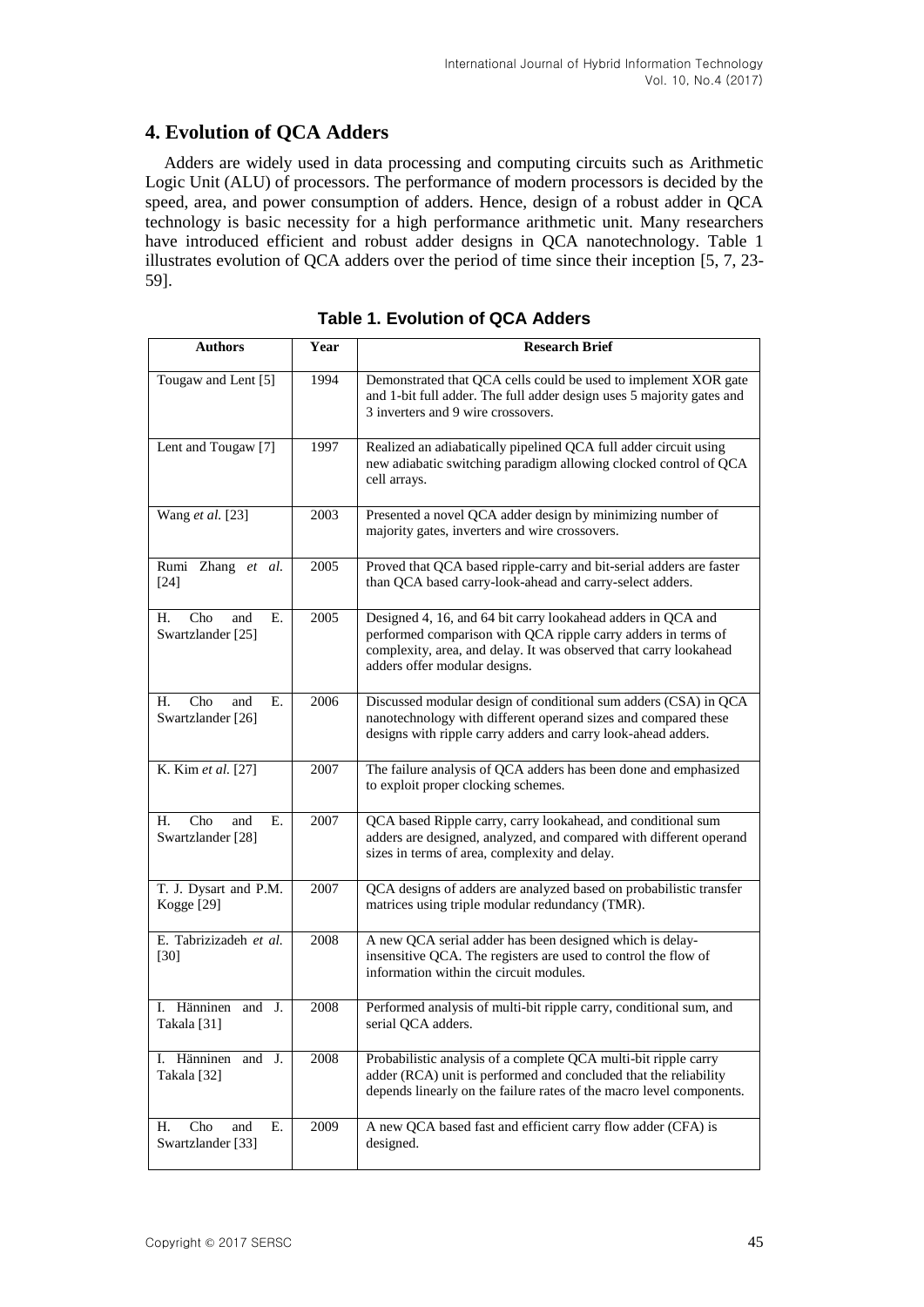| I. Hänninen and J.<br>Takala [34]    | 2010 | The analysis of logical bits lost in standard binary conditional sum,<br>pipelined ripple carry, and carry look-ahead QCA adders have been<br>performed.                                                                                                                                                                                              |  |  |
|--------------------------------------|------|-------------------------------------------------------------------------------------------------------------------------------------------------------------------------------------------------------------------------------------------------------------------------------------------------------------------------------------------------------|--|--|
| I. Hänninen and J.<br>Takala [35]    | 2010 | A noise rejecting QCA full adder has been introduced for arithmetic<br>units. Also designs of robust serial and pipelined ripple carry adders<br>have been presented and functionally verified.                                                                                                                                                       |  |  |
| V. Pudi and<br>Κ.<br>Sridharan [36]  | 2011 | Presented efficient QCA designs of Ladner-Fischer prefix and<br>hybrid adders.                                                                                                                                                                                                                                                                        |  |  |
| F. Bruschi et al. [37]               | 2011 | Proposed QCA design of adder circuits by utilizing minority gates<br>instead of majority gates resulting in significant reduction in number<br>of cells required.                                                                                                                                                                                     |  |  |
| M. Gladshtein [38]                   | 2011 | Presented an algorithm for addition of two operands encoded by the<br>Johnson-Mobius Code (JMC) to design a QCA serial decimal adder.<br>The new adder is compared with parallel and conventional designs<br>in terms of complexity, area, cost function and propagation delay.                                                                       |  |  |
| W. Liu et al. [39]                   | 2012 | Reviewed several QCA adder designs and evaluated them based on<br>newly proposed QCA performance metrics.                                                                                                                                                                                                                                             |  |  |
| W. Liu et al. [40]                   | 2012 | Introduced two new cost-efficient binary-coded decimal (BCD)<br>adders in QCA nanotechnology. The first adder is based on the carry<br>flow adder (CFA) and employs a conventional correction method<br>and the second adder utilizes the carry lookahead algorithm. Both<br>adders outperform previous adders in terms of delay and overall<br>cost. |  |  |
| V. Pudi and<br>Κ.<br>Sridharan [41]  | 2012 | Introduced new concepts for majority logic and utilized them to<br>design efficient QCA ripple carry adder (RCA) and various prefix<br>adders. The number of majority gates employed for n-bit Kogge-<br>Stone, RCA, Ladner-Fischer, Brent-Kung and Han-Carlson adders<br>are also computed.                                                          |  |  |
| S. Perri et al. [42]                 | 2012 | The properties of auxiliary propagate and generates signals have<br>been explored to minimize the addition time and number of majority<br>gates required for QCA adders. Also introduced three new<br>formulations of basic logic equations used in the designs of fast<br>binary adders.                                                             |  |  |
| V. Pudi and<br>К.<br>Sridharan [43]  | 2012 | Introduced two new decomposition theorems helpful in reducing<br>delay in multi-bit QCA adders.                                                                                                                                                                                                                                                       |  |  |
| M. Gladshtein [44]                   | 2013 | Demonstrated two original QCA serial decimal adder/subtractor<br>designs using a delay element implemented by short length of QCA<br>wire as a function element avoiding traditional parallel Boolean<br>logic processing.                                                                                                                            |  |  |
| A. Thamos and H. T.<br>Vergos [45]   | 2013 | Presented QCA implementations of parallel prefix Ling-Carry<br>adders that use a Ladner-Fischer parallel-prefix algorithm for carry<br>computation.                                                                                                                                                                                                   |  |  |
| K. A. Escobar and R.<br>P Ribas [46] | 2013 | Presented the design of a complex adder using the parallel prefix<br>addition algorithms.                                                                                                                                                                                                                                                             |  |  |
| Bibhash Sen et al.<br>$[47]$         | 2013 | A new multilayer QCA full adder design implemented using five-<br>input majority gate. The new design is analyzed by implementing<br>ripple carry adders of different operand sizes and compared with<br>other adder designs.                                                                                                                         |  |  |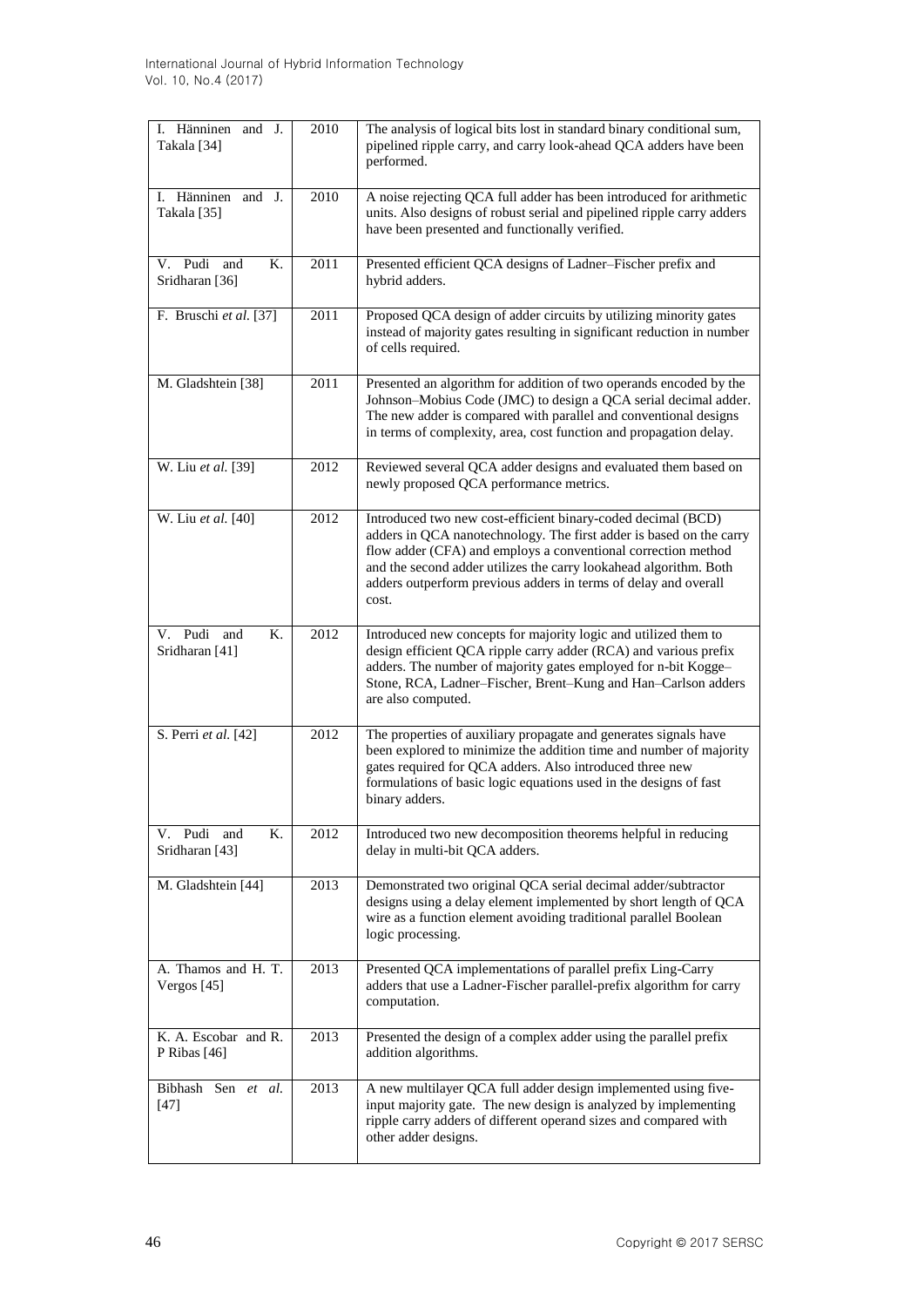| M. Kianpour et al.<br>$[48]$        | 2014 | Successfully designed, implemented and simulated a new QCA full<br>adder having minimum delay, area and complexities.                                                                                                                                     |
|-------------------------------------|------|-----------------------------------------------------------------------------------------------------------------------------------------------------------------------------------------------------------------------------------------------------------|
| E. McLarnon et al.<br>$[49]$        | 2014 | A bit erasure analysis of carry flow, Brent-Kung and Ladner-Fischer<br>adders is presented.                                                                                                                                                               |
| M. Gladshtein [50]                  | 2014 | A new technique 'delay-based processing-in-wire' is proposed for<br>designing QCA 1-bit and multi-bit serial decimal adders based on<br>serial decimal data storage-transfer-processing and Johnson-Mobius<br>encoding.                                   |
| S. Perri et al. [51]                | 2014 | A new QCA adder is introduced which outperforms all existing<br>adders and exhibits best area-delay tradeoff.                                                                                                                                             |
| D. Kunalan et al. [52]              | 2014 | A QCA based 4-bit ripple carry adder is introduced using the new<br>reversible Feynman and Toffoli gates.                                                                                                                                                 |
| Z. Mohammadi et al.<br>$[53]$       | 2014 | Conventional reversible Toffoli and Fredkin gates based full adder is<br>designed and investigated.                                                                                                                                                       |
| Hayati<br>and A.<br>M.<br>Reza [54] | 2014 | Optimized one-bit full adder, full subtractor, full adder/full<br>subtractor and a 4-bit carry flow adder in QCA nanotechnology.<br>Also the cell-missing defects are investigated for defect<br>characterization and testing of the proposed full adder. |
| D. Abedi et al. [55]                | 2015 | The new QCA adder has been designed using non-adjacent clock<br>zones (shifted by 180°) for the two crossing wires. This results in<br>reduction of QCA cell count and area consumption.                                                                  |
| R. Farazkish [56]                   | 2015 | A novel QCA fault-tolerant full-adder has been proposed which is<br>significantly more robust to single or multi-faults in missing cells,<br>misalignment cells and dislocation cells.                                                                    |
| A. Roohi et al. [57]                | 2015 | Introduced an efficient layered fault-tolerant design for 1-bit full<br>adder.                                                                                                                                                                            |
| S. Hashemi and K.<br>Navi [58]      | 2015 | Introduced a novel robust QCA full-adder implemented using an<br>efficient five-input majority gate. It is then used to realize ripple<br>carry adders with different operand sizes.                                                                      |
| A. N. Bahar and S.<br>Waheed [59]   | 2016 | Proposed a new flexible 5-input majority gate and a new efficient<br>QCA based full-adder design. The new design offers significant<br>improvement in comparison to the previous designs in terms of<br>covered area and number of QCA cells.             |
| G. Singh et al. [62]                | 2016 | Introduced a new novel robust XOR gate in QCA technology which<br>can be employed in arithmetic and communication circuits/systems.                                                                                                                       |
| G. Singh et al. [63]                | 2017 | Presented design and performance analysis of a new efficient<br>coplanar quantum-dot cellular automata adder and also carried out<br>its energy dissipation analysis.                                                                                     |

# **5. QCA Full Adder Designs**

A full adder has 3 inputs and two outputs *'Sum'* and *'Cout'*. The *'A'*, *'B'*, and *'Cin'* are inputs as shown in Figure 5. The generalized Boolean equations for *'Sum'* and *'Cout'* are given in equations (3) and (4) respectively:

$$
Sum=(A) x or (B) x or (Cin)
$$
\n(3)

$$
C_{out} = (A) \text{ and } (B) \text{ or } (B) \text{ and } (C_{in}) \text{ or } (C_{in}) \text{ and } (A) \tag{4}
$$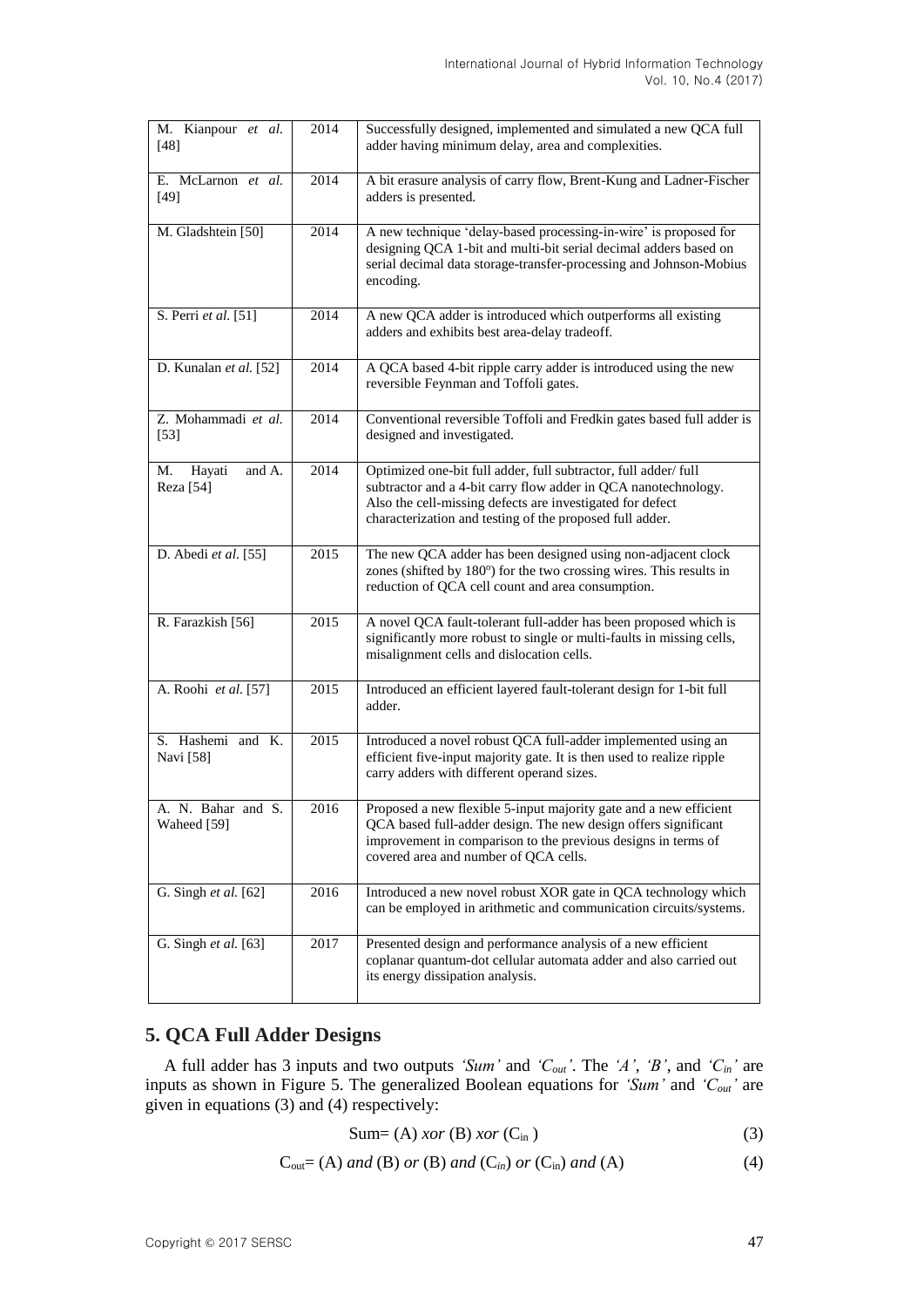

**Figure 5. Block Diagram of 1-bit Full Adder**

QCA adders are classified mainly into two major categories depending on the type of wire crossover method used in the design:

- **a) Coplanar Adders:** All QCA cells in design are arranged in only one layer and employs normal and rotated cells (45°) for wire crossover or no wire crossover at all. However, in coplanar wire crossover is prone to thermal defects. So, it should be better if there is no wire-crossover in designed QCA circuits as it enhances reliability of the circuit. Clock zone based crossover is the most recent, robust, fast, and low cost coplanar wire crossover technique. It basically uses two clock zones separated by 180 degree to cross two wires. Delay optimization become difficult in this technique as the complexity of the circuit increases.
- **b) Multilayer Adders:** It employs multiple layers of cells similar to many metal layers used in integrated circuits (ICs). The major advantages are effective crossing of signals and lesser area required than coplanar QCA circuits. However, it still lacks physical implementation and moreover the fabrication cost is expected to increase by threefold.

#### **4.1. Coplanar Full Adders**

#### **Tougaw and Lent Adder**

The first design for a 1-bit QCA full adder was proposed by Tougaw and Lent [5]. It uses 5 majority gates and 3 inverters. The *'Sum'* and *'Cout'* outputs are calculated in terms of majority gates and inversion operation as described by equations (5) and (6) below:

Sum = 
$$
M3(M3(\overline{A}, B, C_{in}), M3(A, \overline{B}, C_{in}), M3(A, B, \overline{C}_{in})
$$
  
\n
$$
C_{out} = M3(A, B, C_{in})
$$
\n(5)

The number of majority logic gates, inverters and wire crossovers required are *5n*, *3n* and *9n* for an n-bit Tougaw and Lent full adder. The delay is *n + 1/4* clock cycles for n-bit adder. The major limitation of this adder is high number of wire crossovers and poor clocking scheme. Also it uses 45° rotated QCA cell for wire crossovers which provide poor coupling. The Figure 6 (a) shows the schematic diagram of 1-bit Tougaw and Lent full adder.

#### **Wang Adder**

Wang used majority logic reduction methods to optimize and simplify the layout of Tougaw and Lent full adder [23]. The n-bit Wang adder comprises of only *3n* majority gates, *2n* inverters and *6n* wire crossovers. The complexity is reduced; however, the propagation delay is equal to Tougaw and Lent adder. The delay of n-bit Wang adder *n +1/4* clock cycles. The output carry computation is similar to Tougaw adder. The *'Sum'* is calculated in terms of majority gates and inversion operation as described by equation (7).

$$
Sum = M3(\overline{C}_{out}, C_{in}, M3(A, B, \overline{C}_{in})
$$
\n(7)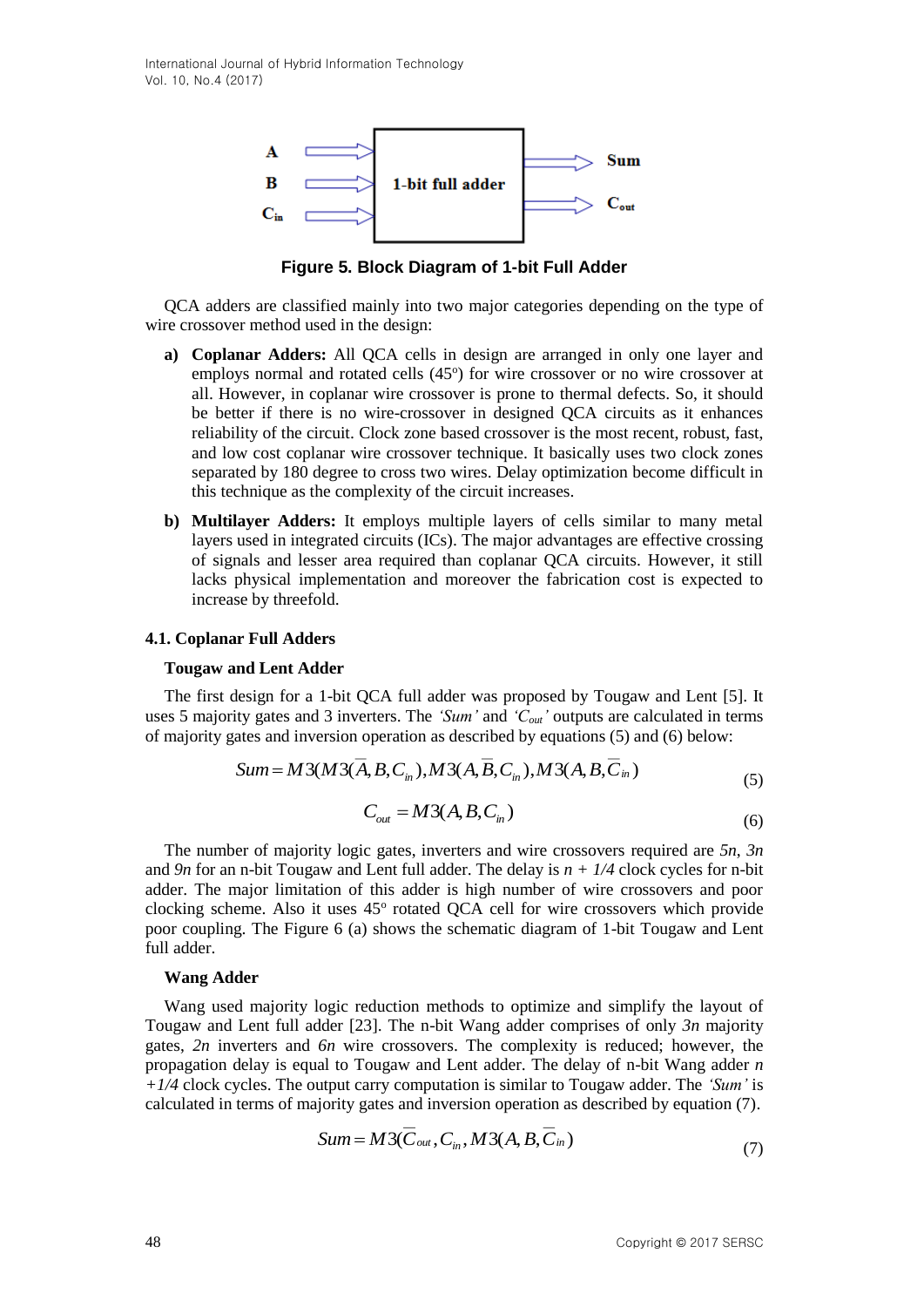The major advantage of this adder is efficient clocking scheme which minimizes crosstalk between inputs. The Figure 6 (b) shows the schematic diagram of 1-bit Wang full adder.

#### **D. Abedi Adder**

This QCA adder design employs clocking mechanism for wire crossovers [55]. It uses two non-adjacent clock zones shifted by 180° for crossing two wires. This results in the design of QCA full adder with significant reduction in QCA cell count and area. This adder structure uses *3n* majority gates, *2n* inverters and no wire crossover for an n-bit adder. The 'Sum' function for this adder is computed using equation (8) below.

$$
Sum = M3(C_{out}, M3(A, B, C_{in}), C_{in})
$$
\n(8)



**Figure 6. Schematic Diagrams of (a) 1-bit Tougaw and Lent Full Adder [5] and (b) 1-bit Wang Full Adder [23]**

#### **Hanninen and Takala Adder**

This QCA adder is optimized logical layout of Wang's adder [31]. The optimization has been performed by efficiently rearranging the clocking zones to realize a robust adder design. It uses only *3n*, *2n*, and *3n* number of majority gates, inverters and wire crossovers for an n-bit Hanninen and Takala adder. However, the delay of this adder has degraded which is  $n+1$  clock cycles for an n-bit adder.

#### **M. R. Azghadi adder**

This QCA adder design employs 5-input majority gate along with a 3-input majority gate and an inverter to realize a 1-bit full adder [60]. The use of 5-input majority gate facilitates simplifying complex logical functions and achieve improved results. This also helps in reducing gate counts required to implement digital functions. The Figure 7 shows the schematic diagram of 1-bit QCA Azghadi full adder.



**Figure 7. Schematic of 1-bit QCA Azghadi Full Adder [60]**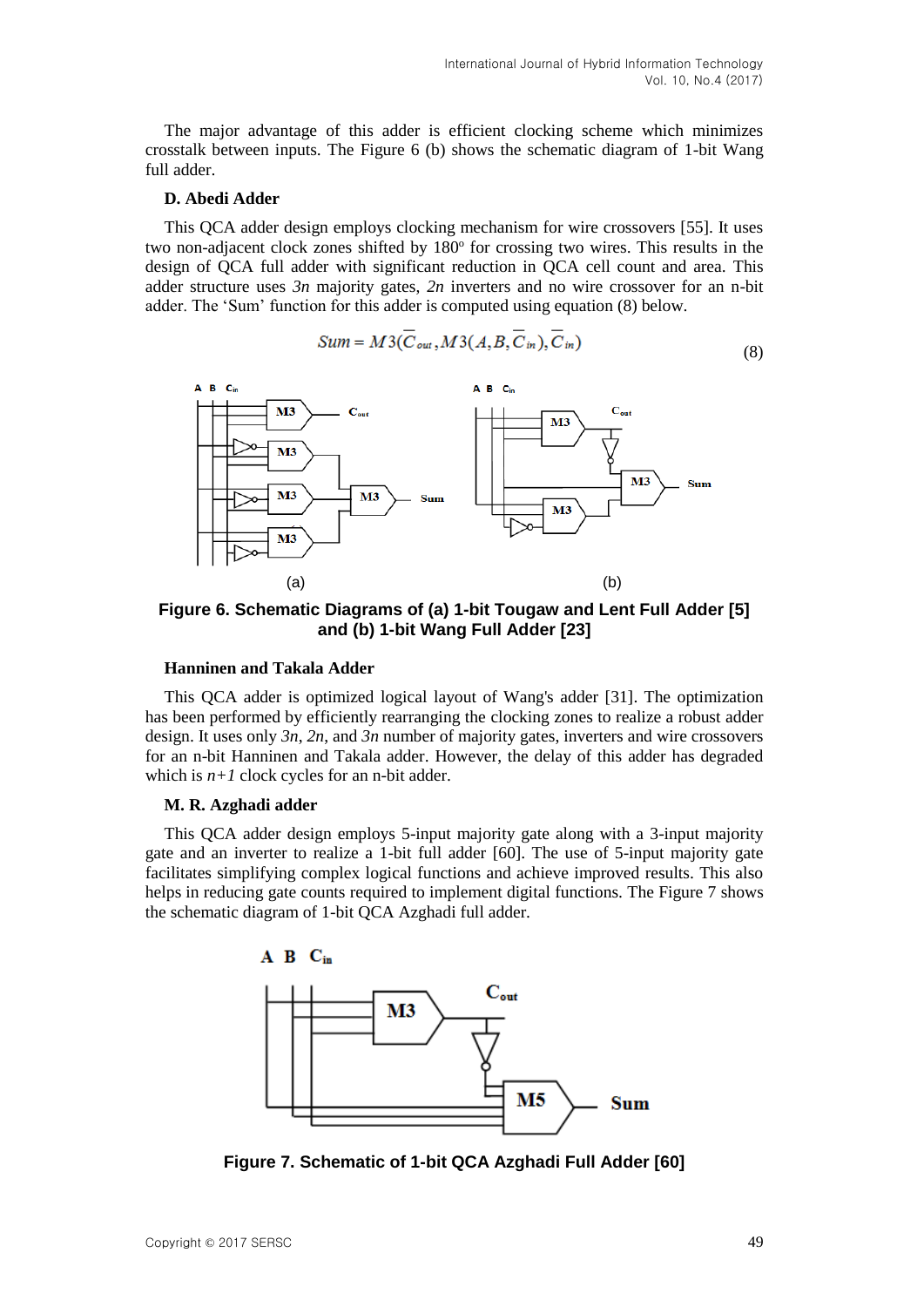## **4.2 Multi-Layer Adders**

### **Zhang Adder**

This QCA adder is just multi-layer implementation of Wang's adder. It utilizes the same addition algorithm [24]. It uses *3n* majority gates, *2n* inverters and *3n* multilayer wire crossovers for an n-bit adder. The delay is *n* clock cycle which is less than Wang's adder. The cost of coplanar and multi-layer crossings is quite different.

### **Cho Adder**

A new optimized carry flow adder was introduced by Cho [25]. The path from carry in to carry out make use of one majority gate. This adder uses only one clocking zone delay per bit which considerably minimizes delay for large-size adders. It uses *3n* majority  $n+2$ 

gates, 2n inverters and 2n crossovers respectively. The delay of an n-bit Cho adder is  $\frac{4}{1}$ .

#### **Pudi Adder**

Pudi proposed QCA based Brent-Kung adder design [36]. It is basically a parallel prefix adder. Majority logic reduction techniques have been used to improve performance in terms of delay for large-bit adders. This adder structure minimizes carry computation to a prefix computation. The output *'Sum'* and *'Cout'* of Pudi's adder are calculated by equations (9) and (10) respectively.

$$
Sum = M3(\overline{C}_{out}, M3(g, p, \overline{C}_{out}), C_{in})
$$
\n(9)

$$
C_{\text{out}} = M3(g, p, C_{\text{in}}) \tag{10}
$$



**Figure 8. Schematic Diagram of 1-bit Pudi Adder [36]**

Where, *g=AB* and *p=A+B*

The schematic of a 1-bit Pudi adder is shown in Figure 8. An n-bit Pudi adder requires  $\int$ ,  $8n-3\log_2(n)-4$ , majority gates, 'n' inverters and  $\int$ ,  $n(\log_2 n-3)+\log_2 n+3n+3$ , wire crossovers. The delay of an n-bit Pudi adder is  $\frac{4}{32}$  $(\log_2 n - 2)$ 4  $\frac{2\log_2 n + 3}{n} + \frac{n(\log_2 n - 1)}{n}$ .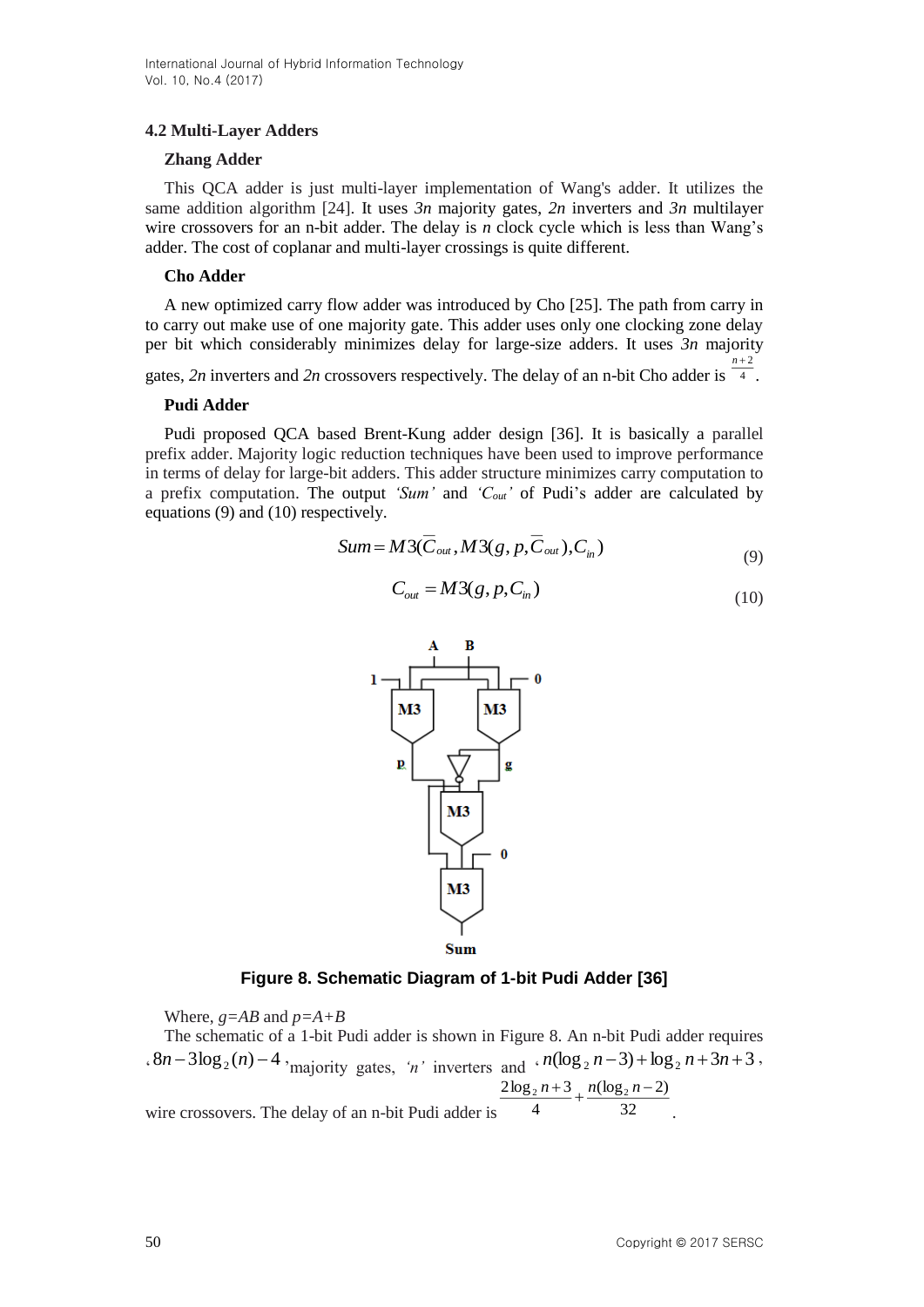#### **Qanbari and Nadooshan Adder**

The output carry is computed by a three-input majority gate and then the carry is inverted and is given as input to two inputs of the five-input majority gate [61]. The other three inputs of five-input majority gate are *A, B*, and *Cin* respectively. The output of the five-input majority gate generates the *'Sum'* output. The output *'Sum'* and *'Cout'* is calculated by equations (11).

$$
Sum = M5(A, B, C_{in}, \overline{C}_{out}, \overline{C}_{out})
$$
\n(11)

#### **Bibhash Sen Adder**

This multilayer adder employs one five-input majority gate, one three-input majority gate and computes the *'Sum'* output in just two clock zones [47]. The output *'Sum'* is computed by equation (11). The output carry  $C_{out}$  is computed according to equation (6) using a three-input majority gate in the first layer and is directly forwarded to the output. It just needs one clock zone. Then, the *Cout* is transmitted upwards by placing a cell in the second layer. This output carry signal is finally fed into the five-input majority gate in the third layer. Inputs *A*, *B*, and *Cin* are applied in the first layer, propagated to third layer by vertically stacked cells and supplied as input to the five-input majority gate. The fiveinput majority gate generates the output *Sum*.

### **6. Performance Metrics of QCA Adders**

QCA nanotechnology has been emerging as a prospective candidate to replace CMOS technology in future digital circuits. The most of the performance metrics of QCA circuits are mapped from CMOS technology and used to evaluate QCA circuits. Being a new technology, there is a need to investigate the suitable performance metrics for this nanotechnology. W. Liu *et al.* [39] proposed new metrics for QCA circuits and also formulated new cost functions for optimization of QCA circuits. They found that the major metrics are- number of majority/inverter gates, propagation delay, and number and type of wire crossovers. Hence, these performance metrics and cost functions are considered to compare QCA circuits.

#### **Number of majority/inverter gates**

A typical QCA circuit comprises of three-input majority gates and inverters. Both of these are main computing gates in QCA technology, any digital circuit can be realized from these. So, the numbers of majority and inverter gates basically affect complexity and area of a QCA circuit. Also, these days five-input majority gates are also used to realize complex digital functions and to reduce the number of levels of three-input majority gates required.

#### **Number and type of wire crossovers**

In QCA circuits, wire crossovers play very important role in deciding complexity and area computations of QCA circuits. The crossing of two wires carrying two different signals is a critical issue in QCA nanotechnology. There are two types of wire crossovers in QCA circuits- coplanar crossings and multi-layer wire crossings. In coplanar wire crossing QCA cells are arranged in one layer only and require high precision in alignment. In multi-layer wire crossovers, QCA cells are arranged in multiple-layers. The fabrication cost of this kind of wire crossover is high as compared to coplanar wire crossover as minimum atleast three layers are needed. Also accurate distance between two vertical cells is required for achieving desired kink energy. The equation (12) is generally used to approximate cost of multi-layer crossing [39]:

$$
Cost_{ML} = n \times Cost_{CP}
$$
 (12)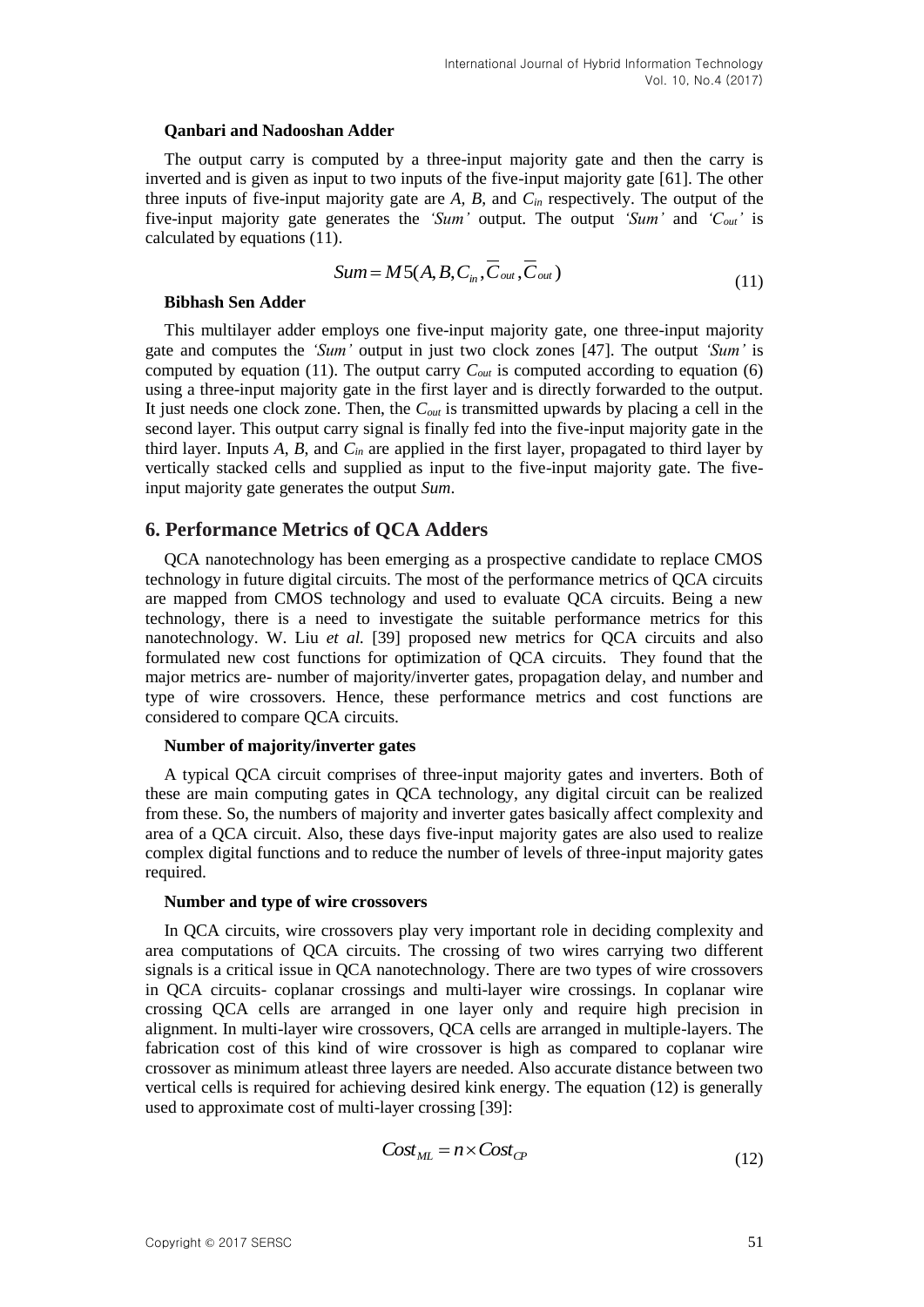Where, *CostCP* is the cost of a coplanar wire crossover, *CostML* is the cost of a multilayer wire crossover and *'n'* is multiplying factor. The value of *'n'* is typically assumed 3 as multi-layer wire crossovers use at least three different layer. The wire crossovers impose implementation constraints in designing complex QCA circuits. The number of wire crossovers should be minimum.

### **Propagation Delay (Latency**)

It is most important index of speed of a QCA circuit. The number of clock zones is measure of propagation delay. A clock zone is  $1/4<sup>th</sup>$  of a clock period. Lesser the number of clock zones required in a QCA circuit, better is the speed. The number of clocking zones used in a QCA circuit is a measure of delay or latency.

A generalized QCA cost function [39] based on the number of majority gates (M) and inverters  $(I)$ , number and type of wire crossover  $(C)$ , and the propagation delay  $(T)$  as described by equation (13):

$$
Cost_{QCA} = (M^k + I + C^l) \times T^p
$$
  
1 \le k, l, p (13)

| Coplanar                          | <b>Basic</b>       | Type                                         | No. of    | No. of                 | Dela         | No.    |
|-----------------------------------|--------------------|----------------------------------------------|-----------|------------------------|--------------|--------|
| Adders                            | <b>Full Adder</b>  | and No. of                                   | Inverters | wire-                  | y            | of QCA |
|                                   | Structure          | Majority                                     |           | crossovers             | (Cyc)        | Cells  |
|                                   |                    | Gates used                                   |           |                        | les)         |        |
| Tougaw and<br>Lent<br>$[5]$       | Tougaw<br>and Lent | Three-<br>$input = 5n$                       | 3n        | 9n                     | $n +$<br>1/4 | 192    |
| <b>Wang</b> [23]                  | Wang               | Three-<br>input $=3n$                        | 2n        | 6n                     | $n +$<br>1/4 | 145    |
| Hanninen<br>and Takala<br>$[31]$  | Wang               | Three-<br>$input = 3n$                       | 2n        | 3n                     | $n+1$        | 102    |
| D. Abedi<br>$[55]$                | Wang               | Three-<br>$input = 3n$                       | 2n        | <b>Not</b><br>Required | $\mathbf n$  | 59     |
| S. Hashemi<br>and K. Navi<br>[58] | M.R.<br>Azghadi    | Three-<br>$input=1n$<br>Five<br>$Input = 1n$ | 2n        | <b>Not</b><br>Required | $n +$<br>1/4 | 71     |
| M. R.<br>Azghadi [60]             | M.R.<br>Azghadi    | Three-<br>$input=1n$<br>Five<br>$Input = 1n$ | 1n        | <b>Not</b><br>Required | $n +$<br>1/2 | $NS*$  |

**Table 2. Comparison of n-bit Coplanar QCA Full Adders**

NS\*- Not Specified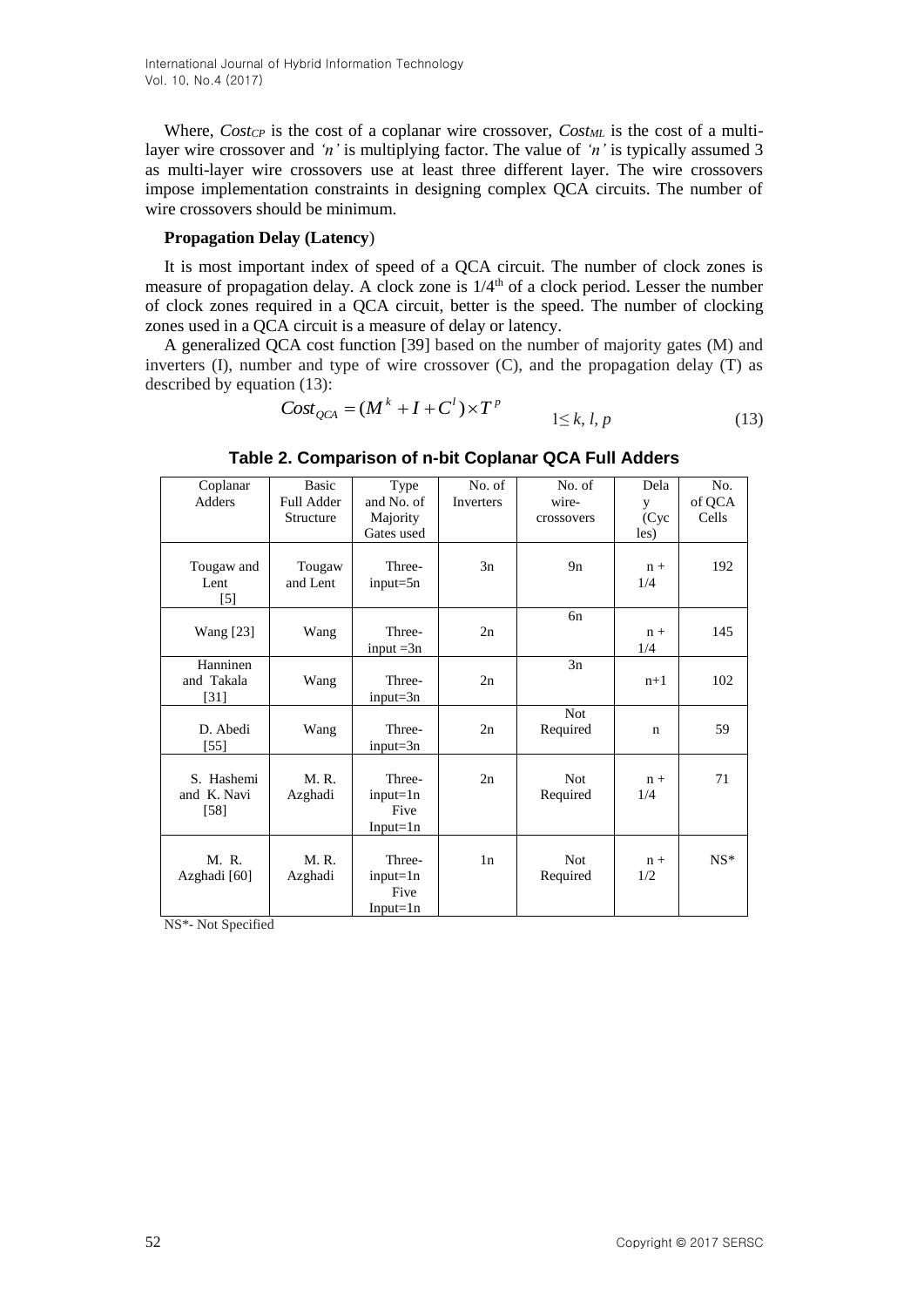| Multi-     | Basi     | Type and No. of              | No.         | No. of              | Delay                             | N              |
|------------|----------|------------------------------|-------------|---------------------|-----------------------------------|----------------|
| Layer      | c Full   | Majority Gates used          | of          | wire-               | (Cycles)                          | o. of          |
| Adders     | Adder    |                              | Inverter    | crossovers          |                                   | QC             |
|            | Structur |                              | S           |                     |                                   | A              |
|            | e        |                              |             |                     |                                   | Cell           |
|            |          |                              |             |                     |                                   | S              |
| Zhang      | Wan      | Three-input=3n               |             | 3n                  | $\mathbf n$                       | 1              |
| $[24]$     | g        |                              | 2n          |                     |                                   | 08             |
|            |          |                              |             |                     | $\frac{n+2}{4}$                   |                |
| H.         | Wan      | Three-input $=3n$            | 2n          | 2n                  |                                   | 8              |
| Cho $[25]$ | g        |                              |             |                     |                                   | 6              |
|            |          |                              |             |                     | $n(\log_2 n - 3) + 2\log_2 n + 3$ |                |
| Pudi       | Pudi     | Three-input=                 | $\mathbf n$ |                     | $\overline{4}$                    | $+9$           |
| and        | and      | $8n-3\log_2(n)-4$            |             | $\log_2 n + 3n + 3$ |                                   | 4              |
| Sridharan  | Sridhara |                              |             |                     | $n(\log_2 n - 2)$                 |                |
| $[36]$     | n        |                              |             |                     | 32                                |                |
|            |          |                              |             |                     |                                   |                |
| Qanba      | M.       | $\overline{Three}$ -input=1n | 3n          | 2n                  |                                   | 6              |
| ri and     | R.       | Five Input= $1n$             |             |                     | $rac{3}{4}n$                      | 3              |
| Nadoosha   | Azghadi  |                              |             |                     |                                   |                |
| n [61]     |          |                              |             |                     |                                   |                |
| A. N.      | M.       | Three-input=1n               | 2n          | $\mathbf{0}$        |                                   | $\overline{4}$ |
| Bahar      | R.       | Five Input=1n                |             |                     | $\frac{3}{4}n$                    | 8              |
| and S.     | Azghadi  |                              |             |                     |                                   |                |
| Waheed     |          |                              |             |                     |                                   |                |
| [59]       |          |                              |             |                     |                                   |                |
| Bibha      | M.       | Three-input= $1n$            | $\Omega$    | $\theta$            | $\mathbf{1}$                      | 3              |
| sh Sen     | R.       | Five Input=1n                |             |                     | $-n$                              | 1              |
| $[47]$     | Azghadi  |                              |             |                     | $\overline{2}$                    |                |

**Table 3. Comparison of n-bit Multilayer QCA Full Adders**

Where,  $k, l, p$  are the exponential weightings for number of majority gates, wire crossovers count and propagation delay in equation (13) respectively. A QCA circuit can be optimized for different performance metrics according to weightings assigned to k, l, and p.

The Table 2 shows comparison of n-bit coplanar QCA full adders and Table 3 shows comparison of n-bit multilayer QCA full adders reported in literature. The comparison has been carried out in terms of number of majority/inverter gates, type and number of wirecrossovers, propagation delay, and QCA cells used in QCA layout of various adders.

## **7. Cost Function Computations for QCA Adders**

The cost functions values have been calculated for 1-bit coplanar and multilayer QCA full adders using QCA cost function described by equation (13). The coplanar QCA full adder structures considered for cost function computations are Taugaw and Lent, Wang, Hänninen, D. Abedi, S. Hashemi and K. Navi, and M. R. R. Azghadi. The cost function has been computed for multilayer QCA full adder structures like Zhang, H. Cho, Pudi and Sridharan, Qanbari and Nadooshan, Qanbari and Nadooshan, A. N. Bahar and S. Waheed , and B. Sen respectively**.** The cost function has been computed for QCA adder structures by giving higher priority to complexity. As complexity of a QCA circuit is decided by number of majority gates and number and type of wire crossovers, higher priority has been given to  $k=2$  and  $l=2$ . The cost of a multilayer wire crossover has been taken three times of a coplanar wire crossover. From computations, we observed that Taugaw and Lent adder is most complex from complexity point of view while D. Abedi adder is least complex. Also S. Hashemi and K. Navi, and M. R. R. Azghadi adder are less complex coplanar adder structures. Similarly, from multilayer adders Pudi and Sridharan adder is most complex while B. Sen adder is least complex. The five-input majority gate is considered equivalent to two three-input majority gates as it has 10 QCA cells and also 5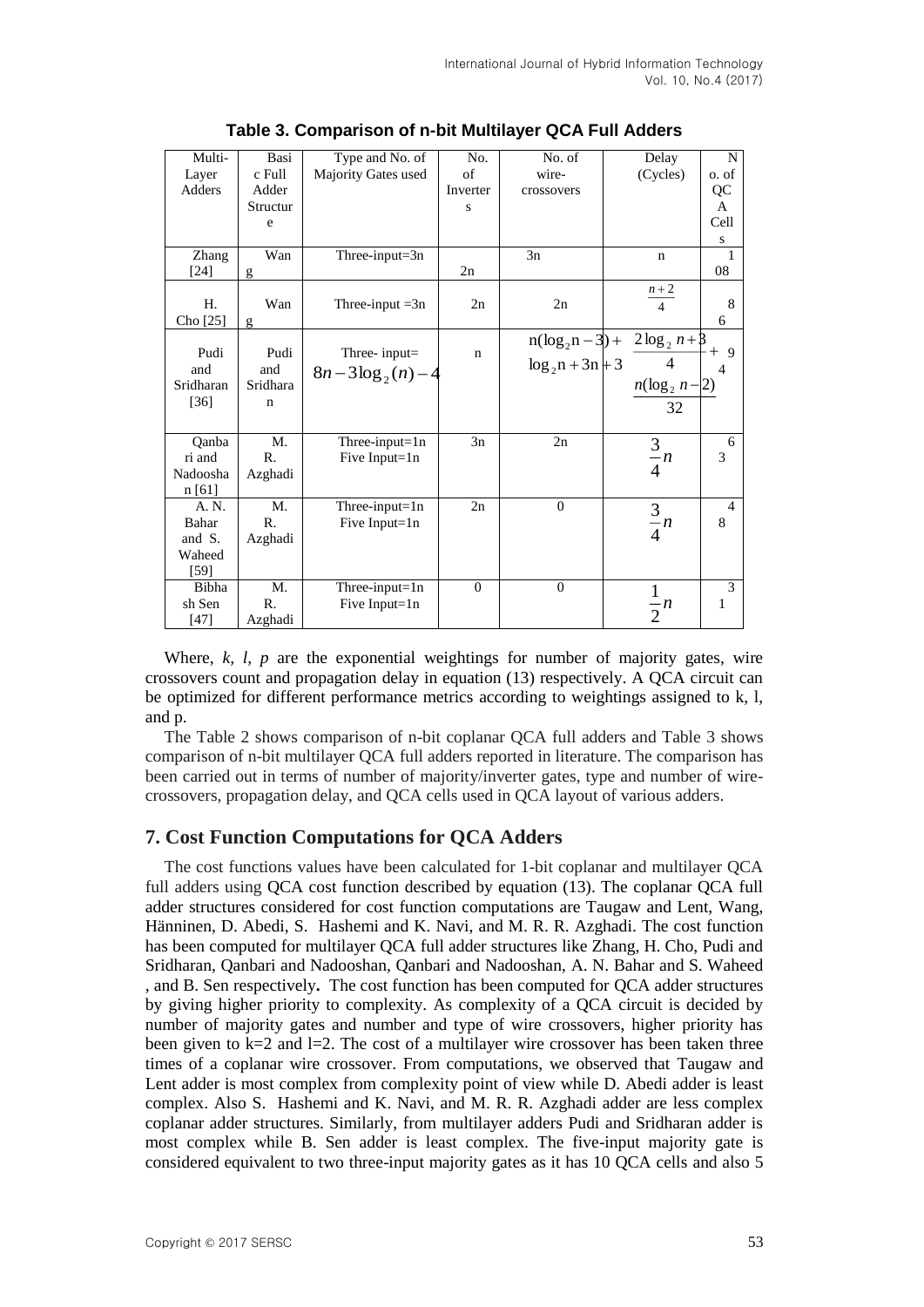number of wires are required for it. The Figure 9 and 10 depicts the bar-graph comparison of cost function computations performed for 1-bit coplanar and multilayer QCA adders.



**Figure 9. Cost Function for Coplanar QCA Adders**



**Figure 10. Cost Function for Multilayer QCA Adders** 

## **8. Conclusion**

The continuous scaling down of feature size has pushed CMOS technology to approach its practical and theoretical limits. Lot of research efforts at nanoscale are in progress to explore alternate viable technologies for future integrated circuits. QCA is emerging as a potential technology that could be used in future computing circuits/systems replacing existing Silicon technology. This paper presents an introduction to QCA technology, QCA fundamentals, QCA technology developments, evolution of QCA adders, QCA full adder designs, performance metrics, and cost function computations for coplanar and multilayer QCA 1-bit full adders. The QCA adder designs have been compared in terms of adder type (coplanar or multilayer), basic full adder structure type, type and number of majority gates used, number of inverters, number of wire-crossovers, delay, and number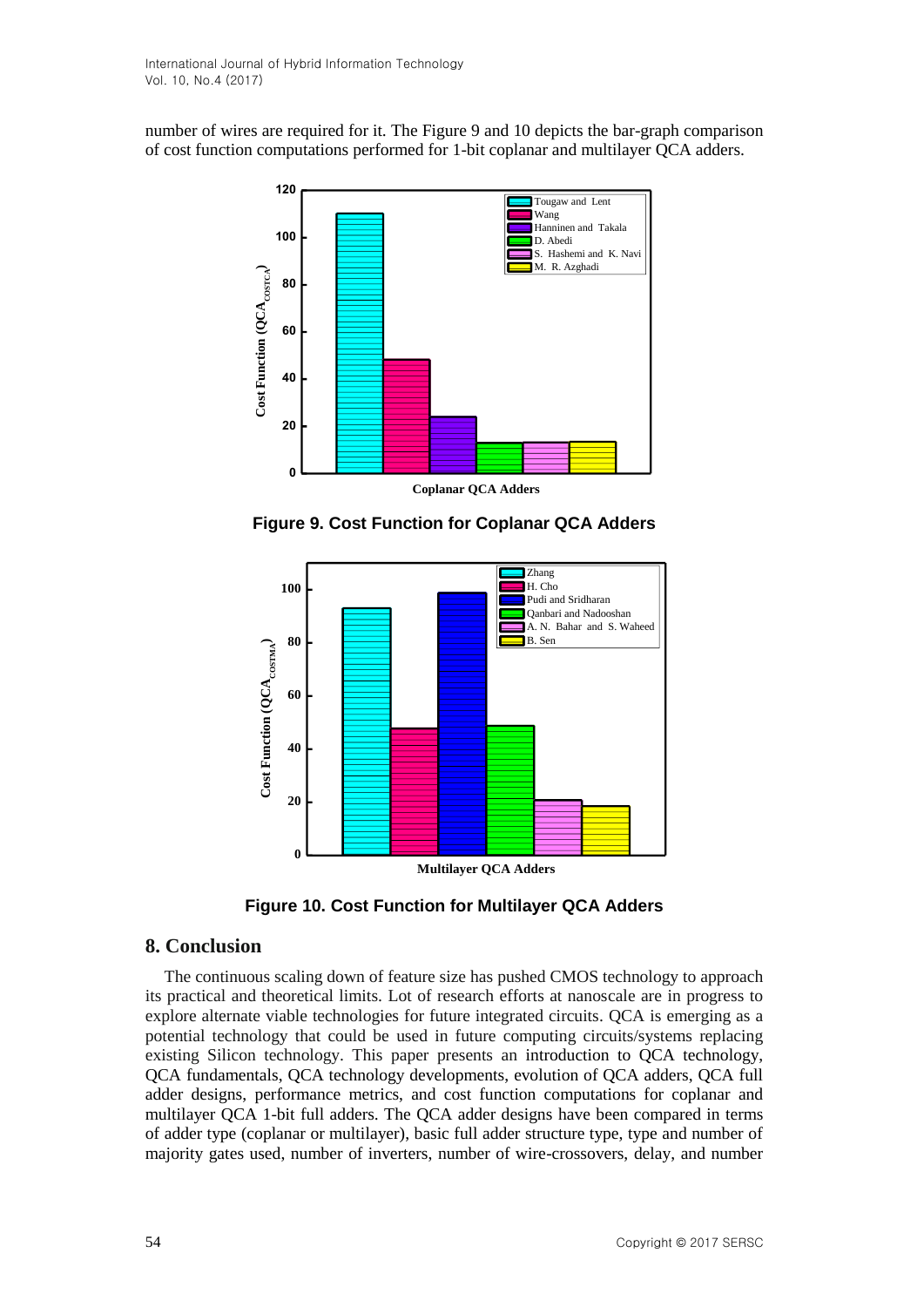of QCA cells. Also, the cost functions have been computed for both coplanar and multilayer QCA adders by giving higher priority to complexity.

#### **References**

- [1] Emerging Research Devices (ERD), International Technology Roadmap for Semiconductors (ITRS), 2013 Edition, http://www.itrs.net/Links/2013ITRS/Home2013.html
- [2] G. Bourianoff, "The Future of Nanocomputing", IEEE Computer Society, **(2003)** August.
- [3] C. S. Lent, P. D. Taugaw, W. Porod and G. H. Berstein, "Quantum Cellular Automata", Nanotechnology (IOPScience), vol. 4, no. 1, **(1993)**.
- [4] C. S. Lent and Tougaw P. D., "Lines of Interacting Quantum-Dot Cells: A Binary Wire", Journal of Applied Physics, vol. 74, **(1993)**, pp. 6227-6233.
- [5] P. D. Taugaw and C. S. Lent, "Logical Devices Implemented Using Quantum Cellular Automata", Journal of Applied Physics, vol. 75, **(1994)**, pp. 1818-1825.
- [6] W. Porod, C. S. Lent., G. H. Bernstein, A. O. Orlov, I. Amlani, G. L. Snider and J. L. Merz, "Quantum-Dot Cellular Automata: Computing With Coupled Quantum Dots", International Journal of Electronics [Taylor and Francis], vol. 86, no. 5, **(1999)**, pp. 549-590.
- [7] C. S. Lent and P. D. Tougaw, "A Device Architecture for Computing with Quantum Dots", Proceedings of the IEEE, vol. 85, **(1997)**, pp. 541-557.
- [8] K. Navi, S. Sayedsalehi, R. Farazkish and M. Rahimi Azghadi, "Five-Input Majority Gate, a New Device For Quantum-Dot Cellular Automata", Journal of Computational & Theoretical Nanoscienence (ASP), vol. 7, no. 8, **(2010)**, pp. 1546-1553.
- [9] J. Timler and C. S. Lent, "Power gain and dissipation in quantum-dot cellular automata", Journal of Applied Physics, vol. 91, no. 2, **(2002)**, pp. 823-831.
- [10] V. Vankamamidi, M. Ottavi and F. Lombardi, "Two-Dimensional Schemes for Clocking/Timing of QCA Circuits", IEEE Transactionson Computer-Aided Design of Integrated Circuits and Systems, vol. 27, no. 1, **(2008)**, pp. 34-44.
- [11] A. O. Orlov, I. Amlani, G. H. Bernstein, C. S. Lent and G. L. Snider, "Realization of a functional cell for quantum-dot cellular automata, Science Magazine, vol. 227, **(1997)**, pp. 928-930.
- [12] I. Amlani, A. O. Orlov, R. K. Kummamuru, G. H. Bernstein, C. S. Lent and G. L. Snider, "Experimental demonstration of a leadless quantum-dot cellular automata cell", Applied Physics Letters, vol. 77, no. 5, **(2000)**, pp. 738-740.
- [13] S. Gardelis, C. G. Smith, J. Cooper, D. A. Ritchie, E. Linfield and Y. Jin, "Evidence for Transfer of Polarization in a Quantum-Dot Cellular Automata Cell Consisting of Semiconductor Quantum Dots", Physical Review B, vol. 67, no. 3, **(2003)**, pp. 1-3.
- [14] F. Perez-Martinez, I. Farrer, D. Anderson, G. Jones, D. A. Ritchie, S. Chorley, and C. G. Smith, "Demonstration of a Quantum Cellular Automata Cell in a GaAs/AlGaAs Heterostructures", Applied Physics Letters, vol. 91, 032102, **(2007)**, pp. 1-3.
- [15] C. G. Smith, S. Gardelis, A. Rushforth, R. Crook, J. Cooper, D. A. Ritchie, E. Linfield, Y. Jin, and M. Pepper, "Realization of Quantum-Dot Cellular Automata Using Semiconductor Quantum Dots", Superlattices and Microstructures, vol. 34, Issues 3-6, **(2003)**, pp. 195-203.
- [16] M. Mitic, M. C. Cassidy, K. Petersson, R. Starrett, E. Gauja, R. Brenner, R. Clark, A. Dzurak, C. Yang, and D. Jamieson, "Demonstration of a Silicon-Based Quantum Cellular Automata Cell", Applied Physics Letters, vol. 89, 013503, **(2006)**, pp. 1-3.
- [17] K. Hennessy and C. S. Lent, "Clocking of Molecular Quantum-Dot Cellular Automata, "Journal of Vacuum Science & Technology", vol. B19, no. 5, **(2001)**, pp. 1752-1755.
- [18] E. P. Blair and C. S. Lent, "An Architecture for Molecular Computing Using Quantum-dot Cellular Automata", Proceedings of 3rd IEEE Conference on Nanotechnology, **(2003)**, pp. 402-405.
- [19] R. A. Joyce, H. Qi, T. P. Fehlner, C. S. Lent, A. O. Orlov and G. L. Snider, "A System to Demonstrate the Bistability in Molecules for Application in a Molecular QCA Cell", IEEE Nanotechnology Materials and Devices Conference, **(2009)** June 2-5, pp. 46-49.
- [20] R. P. Cowburn and M. E. Welland, "Room Temperature Magnetic Quantum Cellular Automata", Science Magazine, vol. 287, **(2000)**, pp. 1466-1468.
- [21] A. Imre, G. Csaba, G. H. Bernstein, W. Porod and V. Metlushko, "Investigation of Antiferromagnetic Ordering Along Chains of Coupled Nanomagnets", Proceedings of 3rd IEEE Conference on Nanotechnology, vol. 2, **(2003)**, pp. 20-23.
- [22] B. Lambson, D. Carlton and J. Bokor, "Exploring the Thermodynamic Limits of Computation in Integrated Systems: Magnetic Memory, Nanomagnetic Logic, and the Landauer limit", Physical Review Letters, vol. 107, 010604, **(2011)**, pp. 1-4.
- [23] W. Wang, K. Walus and G. A. Jullien, "Quantum-Dot Cellular Automata Adders", in proceedings of Proceedings of third IEEE Conference on Nanotechnology, **(2003)**, pp. 461-464.
- [24] R. Zhang, K. Walus, W. Wei and G. A. Jullien, "Performance comparison of quantum-dot cellular automata adders", Proceedings of IEEE International Symposium on Circuits and Systems (ISCAS), vol. 3, **(2005)**, pp. 2522-2526.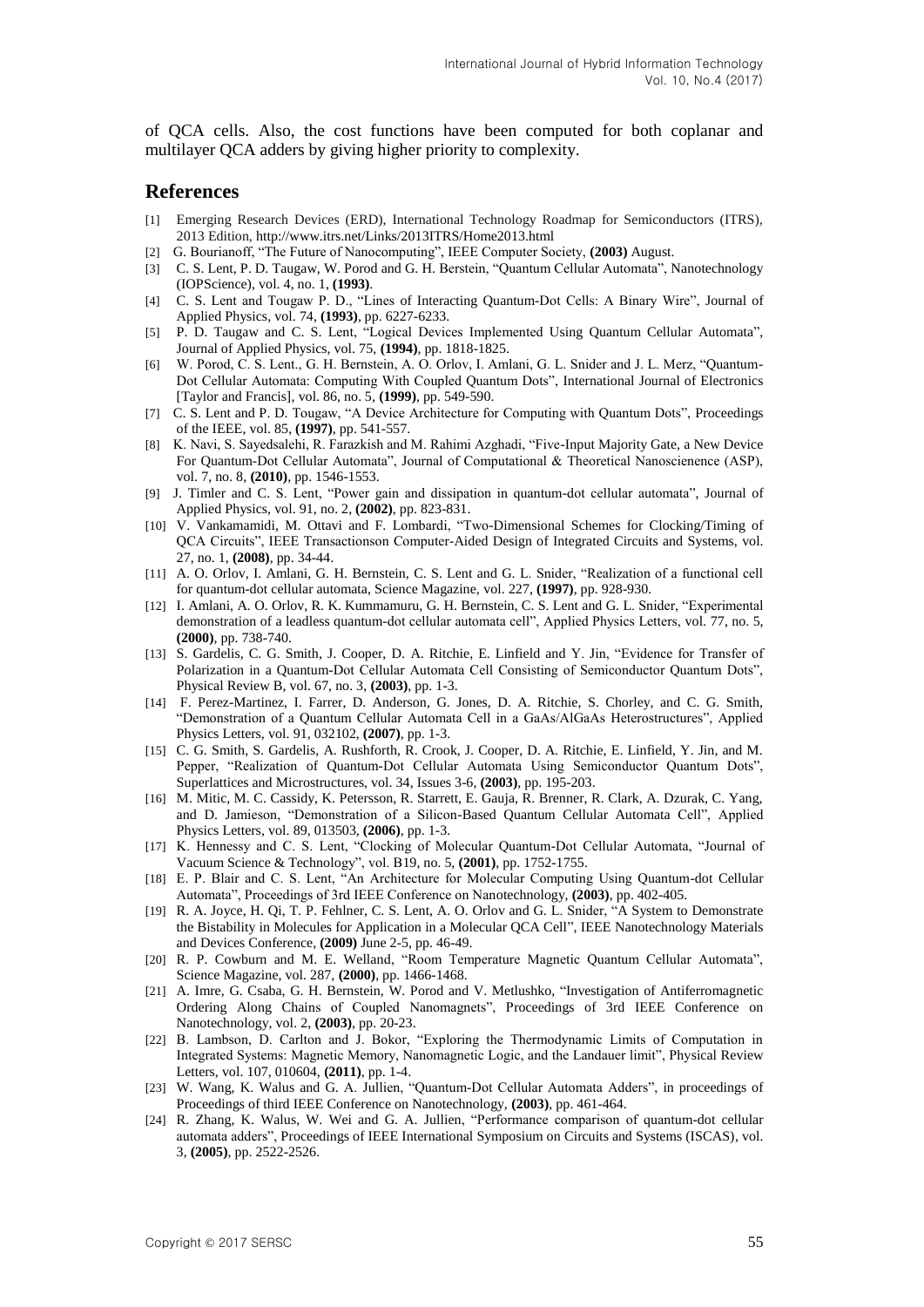- [25] H. Cho and E. E. Swartzlander, "Pipelined Carry Lookahead Adder Design in Quantum-dot Cellular Automata", Proceedings of Conference Record of the Thirty-Ninth Asilomar Conference on Signals, Systems and Computers, **(2005)**, pp. 1191-1195.
- [26] H. Cho and E. Swartzlander, "Modular Design of Conditional Sum Adders using Quantum-dot Cellular Automata", Proceedings of Sixth IEEE Conference on Nanotechnology (IEEE-NANO), **(2006)**, pp. 363- 366.
- [27] K. Kim, K. Wu and R. Karri, "The Robust QCA Adder Designs Using Composable QCA Building Blocks", IEEE Trans. on Computer Aided Design of Integrated Circuits and Systems, vol. 26, no. 1, **(2007)** January, pp-176-183.
- [28] H. Cho and E. Swartzlander, "Adder designs and Analyses for Quantum-Dot Cellular Automata", IEEE Trans. on Nanotechnology, vol. 6, no. 3, **(2007)** May, pp. 374-383.
- [29] T. J. Dysart and P. M. Kogge, "Probabilistic Analysis of a Molecular Quantum-Dot Cellular Automata Adder", Proceedings of 22nd IEEE International Symposium on Defect and Fault Tolerance in VLSI Systems, **(2007)**, pp. 478-486.
- [30] E. Tabrizizadeh, H. Mohaqeq and A. Vafaei, "Designing QCA Delay-Insensitive Serial Adder", Proceedings of First International Conference on Emerging Trends in Engineering and Technology (ICETET), **(2008)**, pp. 447-452.
- [31] I. Hänninen and J. Takala, "Arithmetic Design on Quantum-Dot Cellular Automata Nanotechnology" Springer-Verlag Berlin Heidelberg, SAMOS 2008, LNCS 5114, pp. 43-52.
- [32] I. Hänninen and J. Takala, "Reliability of n-Bit Nanotechnology Adder", Proceedings of IEEE Computer Society Annual Symposium on VLSI, **(2008)**, pp. 34-39.
- [33] H. Cho and E. Swartzlander, "Adder and Multiplier Design in Quantum -Dot Cellular Automata", IEEE Transactions on Computers, vol. 58, no. 6, **(2009)**, pp. 721-727.
- [34] I. Hänninen and J. Takala, "Irreversible Bit Erasures in Binary Adders", Proceedings of 10th IEEE Conference on Nanotechnology (IEEE-NANO), **(2010)**, pp. 223-226.
- [35] I. Hänninen and J. Takala, "Binary Adders on Quantum-Dot Cellular Automata", Springer, J Sign Process Syst, vol. 58, **(2010)**, pp. 87-103.
- [36] Pudi and Sridharan, "Efficient Design of a Hybrid Adder in Quantum-Dot Cellular Automata", IEEE Transactions On Very Large Scale Integration (VLSI) Systems, vol. 19, no. 9, **(2011)**, pp. 1535-1548.
- [37] F. [Bruschi,](http://ieeexplore.ieee.org/search/searchresult.jsp?searchWithin=%22Authors%22:.QT.Bruschi%2C%20F..QT.&newsearch=true) F. [Perini,](http://ieeexplore.ieee.org/search/searchresult.jsp?searchWithin=%22Authors%22:.QT.Perini%2C%20F..QT.&newsearch=true) V. [Rana](http://ieeexplore.ieee.org/search/searchresult.jsp?searchWithin=%22Authors%22:.QT.Rana%2C%20V..QT.&newsearch=true) and D. [Sciuto,](http://ieeexplore.ieee.org/search/searchresult.jsp?searchWithin=%22Authors%22:.QT.Sciuto%2C%20D..QT.&newsearch=true) "An Efficient Quantum-Dot Cellular Automata Adder", Proceedings of Design, Automation & Test in Europe Conference & Exhibition (DATE), **(2011)**, pp. 1- 4.
- [38] M. Gladshtein, "Quantum-Dot Cellular Automata Serial Decimal Adder", IEEE Transactions on Nanotechnology, vol. 10, no. 6, **(2011)**, pp. 1377-1382.
- [39] W. Liu, L. Lu, M. O'Neill and E. Swartzlander, "A First Step Toward Cost Functions for Quantum-Dot Cellular Automata Designs", IEEE Transactions on Nanotechnology, vol. 13, no. 3, **(2014)**, pp. 476-487.
- [40] W. Liu, L. Lu, M. O'Neill and E. Swartzlander, "Cost-efficient decimal adder design in Quantum-dot cellular automata", Proceedings of IEEE International Symposium on Circuits and Systems (ISCAS), **(2012)**, pp. 1347-1350.
- [41] V. Pudi and K. Sridharan, "Low Complexity Design of Ripple Carry and Brent–Kung Adders in QCA", IEEE Transactions on Nanotechnology, vol. 11, no. 1, **(2012)**, pp. 105-119.
- [42] S. Perri and P. Corsonello, "New Methodology for the Design of Efficient Binary Addition Circuits in QCA", IEEE Transactions on Nanotechnology, vol. 11, no. 6, **(2012)**, pp. 1192-1200.
- [43] V. Pudi and K. Sridharan, "New Decomposition Theorems on Majority Logic for Low-Delay Adder Designs in Quantum Dot Cellular Automata", IEEE Transactions on Circuits and Systems-II: Express Briefs, vol. 59, no. 10, **(2012)**, pp. 678-682.
- [44] M. Gladshtein, "Design and simulation of novel adder / subtractors on quantum-dot cellular automata", Microelectronics Journal (Elsevier), vol. 44, **(2013)**, pp. 545-552.
- [45] A. Thamos and H. T. Vergos, "Fast parallel-prefix Ling-carry adders in QCA nanotechnology", Proceedings of IEEE 20th International Conference on Electronics, Circuits, and Systems (ICECS), **(2013)**, pp. 565-568.
- [46] K. A. Escobar and R. P Ribas, "Parallel prefix adder design using quantum-dot cellular automata", Proceedings of 26th Symposium on Integrated Circuits and Systems Design (SBCCI), **(2013)**, pp. 1-6.
- [47] B. Sen, A. Rajoria and B. K. Sikdar, "Design of Efficient Full Adder in Quantum-Dot Cellular Automata", The ScientificWorld Journal (Hindawi), vol. 2013, Article ID 250802, 10 pages.
- [48] M. Kianpour, R. Sabbaghi-Nadooshan and K. Navi, "A Novel Design of 8-Bit Adder/Subtractor by Quantum Dot Cellular Automata", Journal of Computer and System Sciences (Elsevier), **(2014)**, vol. 80, pp. 1404-1414.
- [49] E. McLarnon, M. O' Neill, W. Liu and I. Hänninen, "Bit Erasure Analysis of Binary Adders in Quantum-dot Cellular Automata", Proceedings of the 14th IEEE International Conference on Nanotechnology Toronto, Canada, **(2014)**, August 18-21.
- [50] M. Gladshtein, "Delay-Based Processing-in-Wire for Design of QCA Serial Decimal Arithmetic Units", ACM Journal on Emerging Technologies in Computing Systems, vol. 10, no. 2, Article 13, **(2014)** February.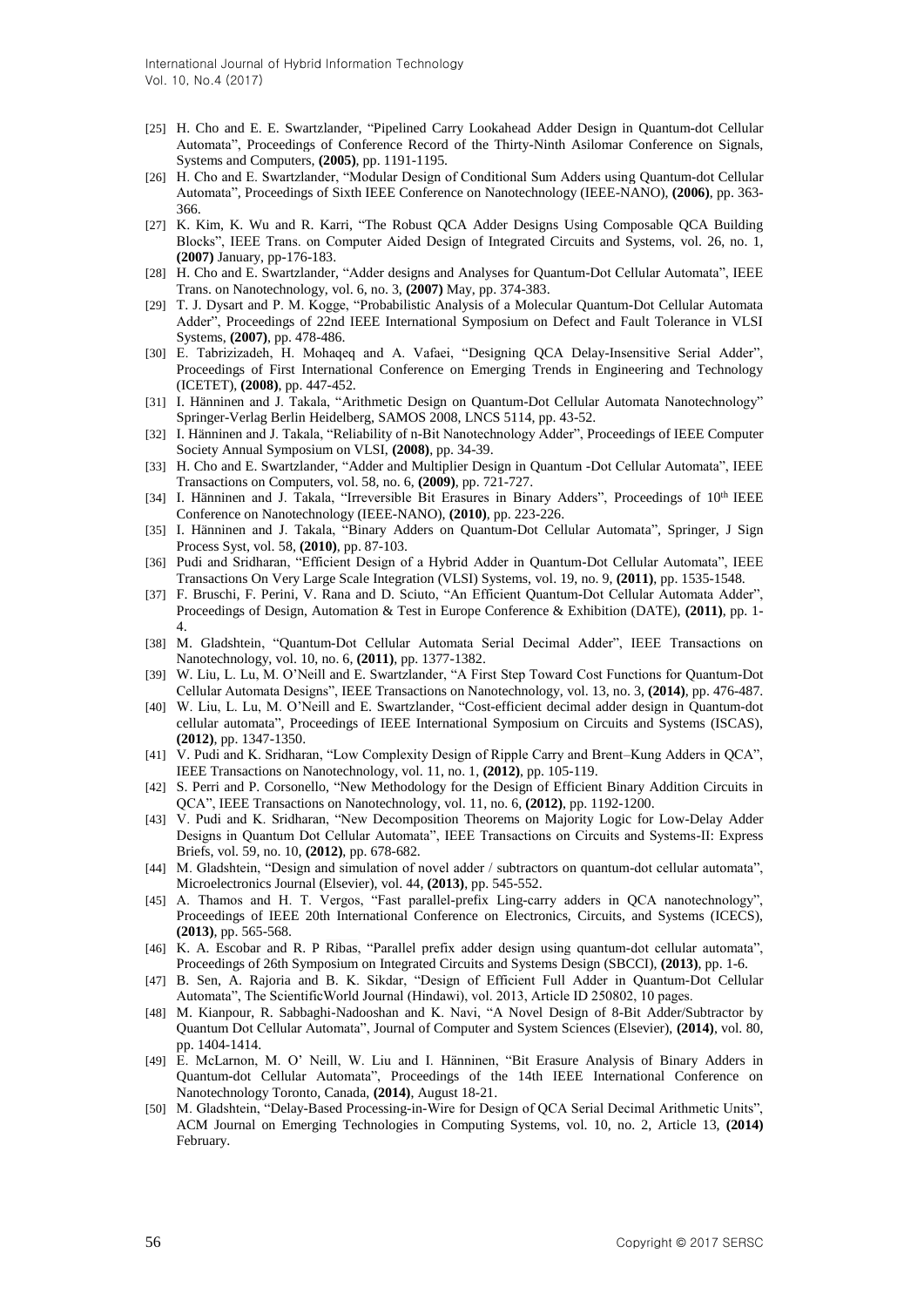- [51] S. Perri, P. Corsonello and G. Cocorullo, "Area-Delay Efficient Binary Adders in QCA", IEEE Transactions on Very Large Scale Integration (VLSI) Systems, vol. 22, no. 5, **(2014)**, pp. 1174-1179.
- [52] D. Kunalan, C. L. Cheong, C. F. Chau and A. B. Ghazali, "Design of a 4-bit Adder using reversible logic in Quantum-Dot Cellular Automata (QCA)", Proceedings of IEEE International Conference on semiconductor electronics (ICSE), **(2014)**, pp. 60-63.
- [53] Z. Mohammadi and M. Mohammadi, "Implementing a one-bit reversible full adder using quantum-dot cellular automata", Quantum Information Processing (Springer), vol. 13, no. 2, **(2014)**, pp. 2127-2147.
- [54] M. Hayati and A. Rezaei, "Design of Novel Efficient Adder and Subtractor for Quantum-Dot Cellular Automata", International Journal of Circuit Theory and Applications, vol. 43, no. 10, pp. 1446-1454, **(2014)** October.
- [55] D. Abedi, G. Jaberipur and M. Sangsefidi, "Coplanar Full Adder in Quantum-Dot Cellular Automata via Clock-Zone Based Crossover", IEEE Transactions on Nanotechnology, vol. 14, no. 3, **(2015)**, pp. 497- 504.
- [56] R. Farazkish, "A New Quantum-Dot Cellular Automata Fault-Tolerant Full-Adder", Journal of Computational Electronics (Springer), vol. 14, Issue 2, **(2015)** June, pp. 506-514.
- [57] A. Roohi, R. F. DeMara and N. Khoshavi, "Design and evaluation of an ultra-area-efficient faulttolerant QCA full adder", Microelectronics Journal, vol. 46, **(2015)**, pp. 531-542.
- [58] S. Hashemi and K. Navi, "A Novel Robust QCA Full-adder", Proceedings of 5th International Biennial Conference on Ultrafine Grained and Nanostructured Materials (UFGNSM15), **(2015)**, pp. 376-380.
- [59] A. N. Bahar and S. Waheed, "Design and Implementation of an Efficient Single Layer Five Input Majority Voter Gate in Quantum-Dot Cellular Automata", SpringerPlus, 2016; 5:636. DOI: 10.1186/s40064-016-2220-7.
- [60] M. [Rahimi Azghadi,](https://arxiv.org/find/cs/1/au:+Azghadi_M/0/1/0/all/0/1) [O. Kavehie](https://arxiv.org/find/cs/1/au:+Kavehie_O/0/1/0/all/0/1) and [K. Navi,](https://arxiv.org/find/cs/1/au:+Navi_K/0/1/0/all/0/1) "A Novel Design for Quantum-dot Cellular Automata Cells and Full Adders", Journal of Applied Sciences, vol. 7, no. 22, **(2007)**, pp. 3460-3468.
- [61] M. [Qanbari](http://www.hindawi.com/73105746/) and R. [Sabbaghi-Nadooshan,](http://www.hindawi.com/49053126/) "Two Novel Quantum-Dot Cellular Automata Full Adders", Journal of Engineering, vol. 2013, Article ID 561651, 6 pages.
- [62] G. Singh, R. K. Sarin and B. Raj, "A Novel Robust Exclusive-or Function Implementation in QCA nanotechnology With Energy Dissipation Analysis", Journal of Computational Electronics, vol. 15, issue 2, **(2016)**, pp. 455-465.
- [63] G. Singh, B. Raj and R. K. Sarin, "Design and performance analysis of a new efficient coplanar quantum-dot cellular automata adder", Indian journal of Pure & Applied Physics, vol. 55, **(2017)** February, pp. 97-103.